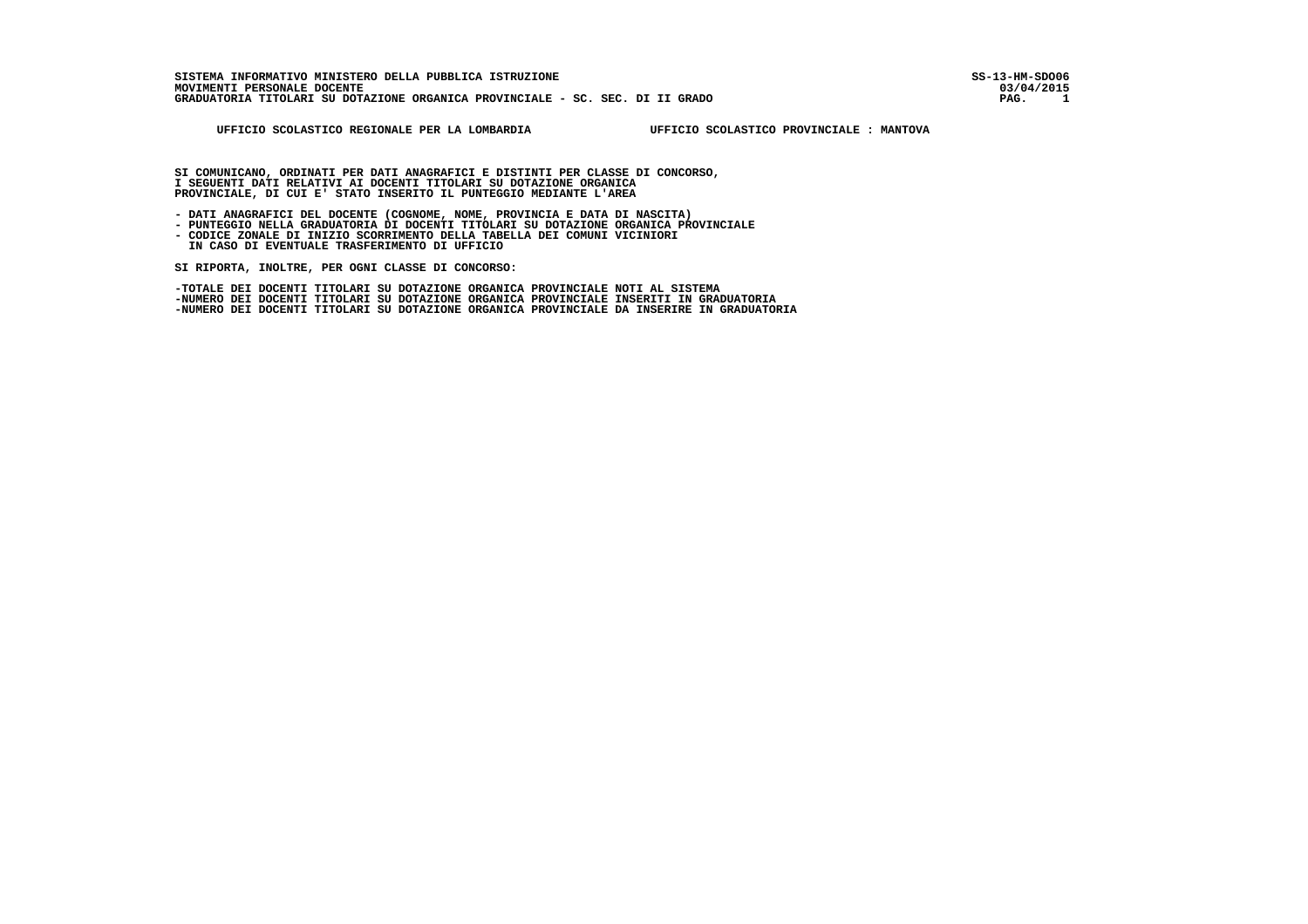**CLASSE DI CONCORSO A018 - DISCIP.GEOM.,ARCHIT.ARRED.E SCENOT.**

| PROGRESSIVO I | DATI ANAGRAFICI                                   | I PUNT.<br>I SERV. | I PUNT.<br>I FAM. | I TIT. | $\mathbf{I}$<br>TOTALE I | I PUNT. I PUNT. I CODICE ZONALE E DIZIONE IN CHIARO I<br>(COMUNE O DISTRETTO) |  |
|---------------|---------------------------------------------------|--------------------|-------------------|--------|--------------------------|-------------------------------------------------------------------------------|--|
| 1)            | <b>FERRARI</b><br><b>MAURA</b><br>$(MN)$ 07/05/59 |                    |                   |        |                          | I 126,00 I 0,00 I 13,00 I 139,00 I MNSSE897S7<br>I MANTOVA                    |  |
| 2)            | GALASSI<br><b>SPERANZA</b><br>$(MN)$ 23/11/61     | 93,00 I            |                   |        |                          | 0,00 I 13,00 I 106,00 I MNSSE897S7<br>I MANTOVA                               |  |
| 3)            | RINALDI<br>LUCA<br>$(VR)$ 30/08/68                | 64,00 I            |                   |        |                          | 0,00 I 13,00 I 77,00 I MNSSE897S7<br>I MANTOVA                                |  |
| 4)            | FISCHETTI<br>JURI<br>$(CT)$ 07/07/81              | 42,00 I            | 0,00 I            | 0,00 I |                          | 42,00 I MNSSG186V1<br>I OSTIGLIA                                              |  |
|               |                                                   |                    |                   |        |                          |                                                                               |  |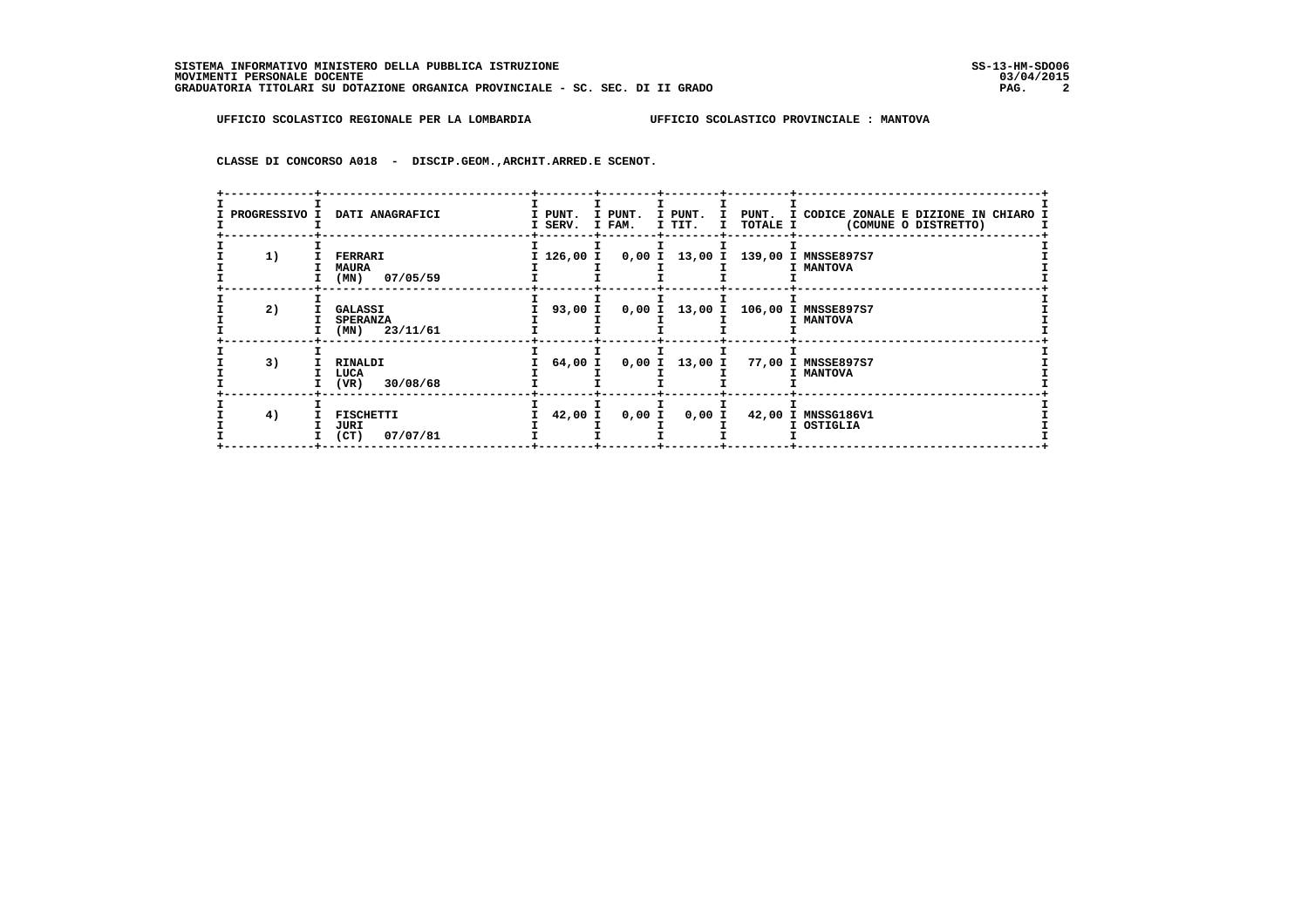**UFFICIO SCOLASTICO REGIONALE PER LA LOMBARDIA UFFICIO SCOLASTICO PROVINCIALE : MANTOVA**

 **CLASSE DI CONCORSO A018 - DISCIP.GEOM.,ARCHIT.ARRED.E SCENOT.**

- **TOTALE DOCENTI TITOLARI SU DOTAZIONE ORGANICA PROVINCIALE = 4**
- **NUMERO DI DOCENTI TITOLARI SU D.O.P. INSERITI IN GRADUATORIA = 4**
- **NUMERO DI DOCENTI TITOLARI SU D.O.P. DA INSERIRE IN GRADUATORIA = 0**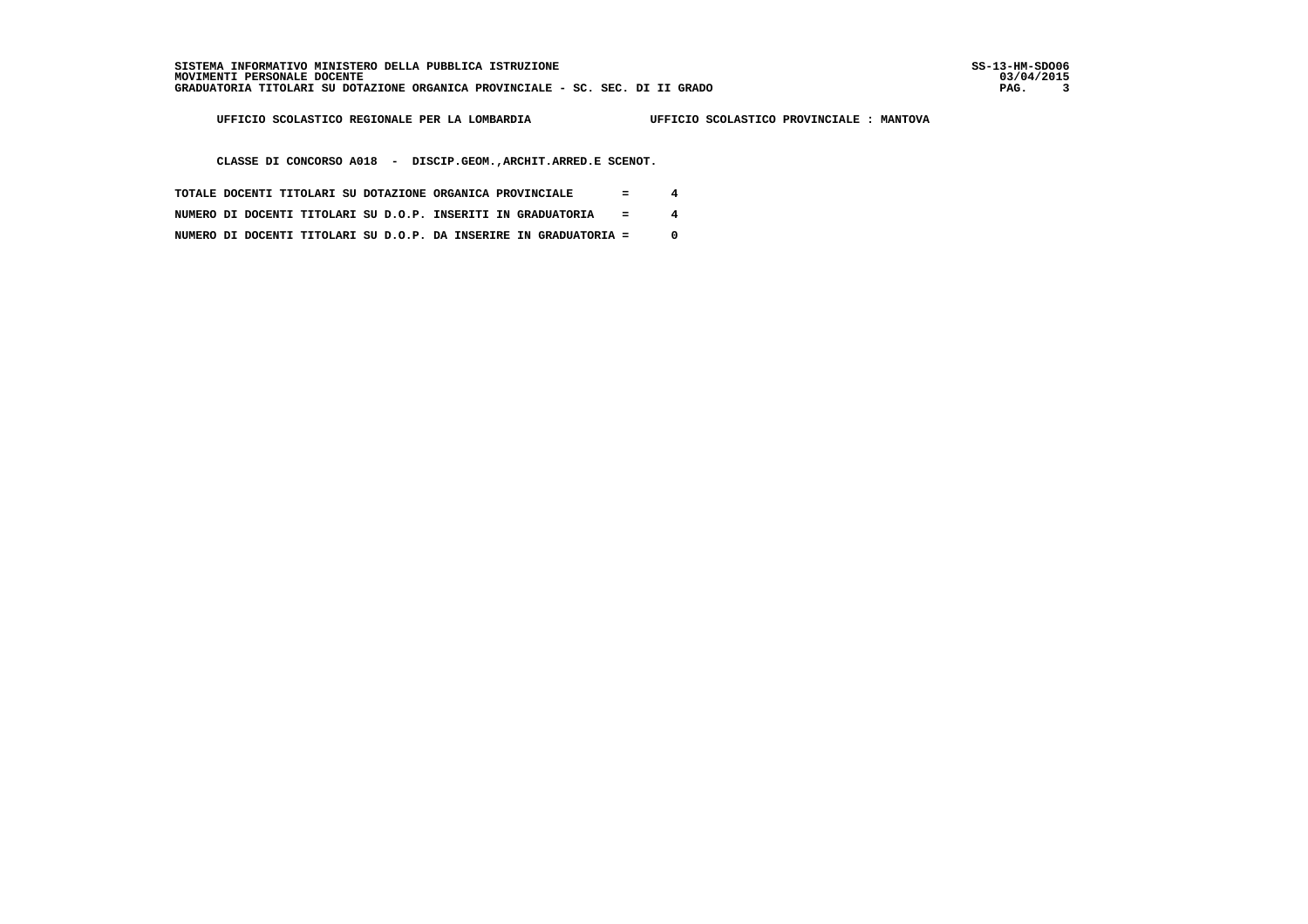**CLASSE DI CONCORSO A031 - ED.MUSICALE IST.ISTR.SEC.II GRADO**

| I PROGRESSIVO I | DATI ANAGRAFICI                                | I PUNT.<br>I SERV. | I PUNT.<br>I FAM. | I PUNT.<br>$\mathbf{I}$ | I TIT. I TOTALE I | PUNT. I CODICE ZONALE E DIZIONE IN CHIARO I<br>(COMUNE O DISTRETTO) |
|-----------------|------------------------------------------------|--------------------|-------------------|-------------------------|-------------------|---------------------------------------------------------------------|
| 1)              | BRAGHINI<br><b>DANIELE</b><br>21/01/60<br>(MN) | I 159,00 I         | 6,00 I            |                         |                   | 1,00 I 166,00 I MNSSE897S7<br>I MANTOVA                             |
| 2)              | PAULIS<br><b>GIUSEPPE</b><br>29/07/59<br>(ME)  | I 126,00 I         |                   |                         |                   | 0,00 I 13,00 I 139,00 I MNSSE897S7<br>I MANTOVA                     |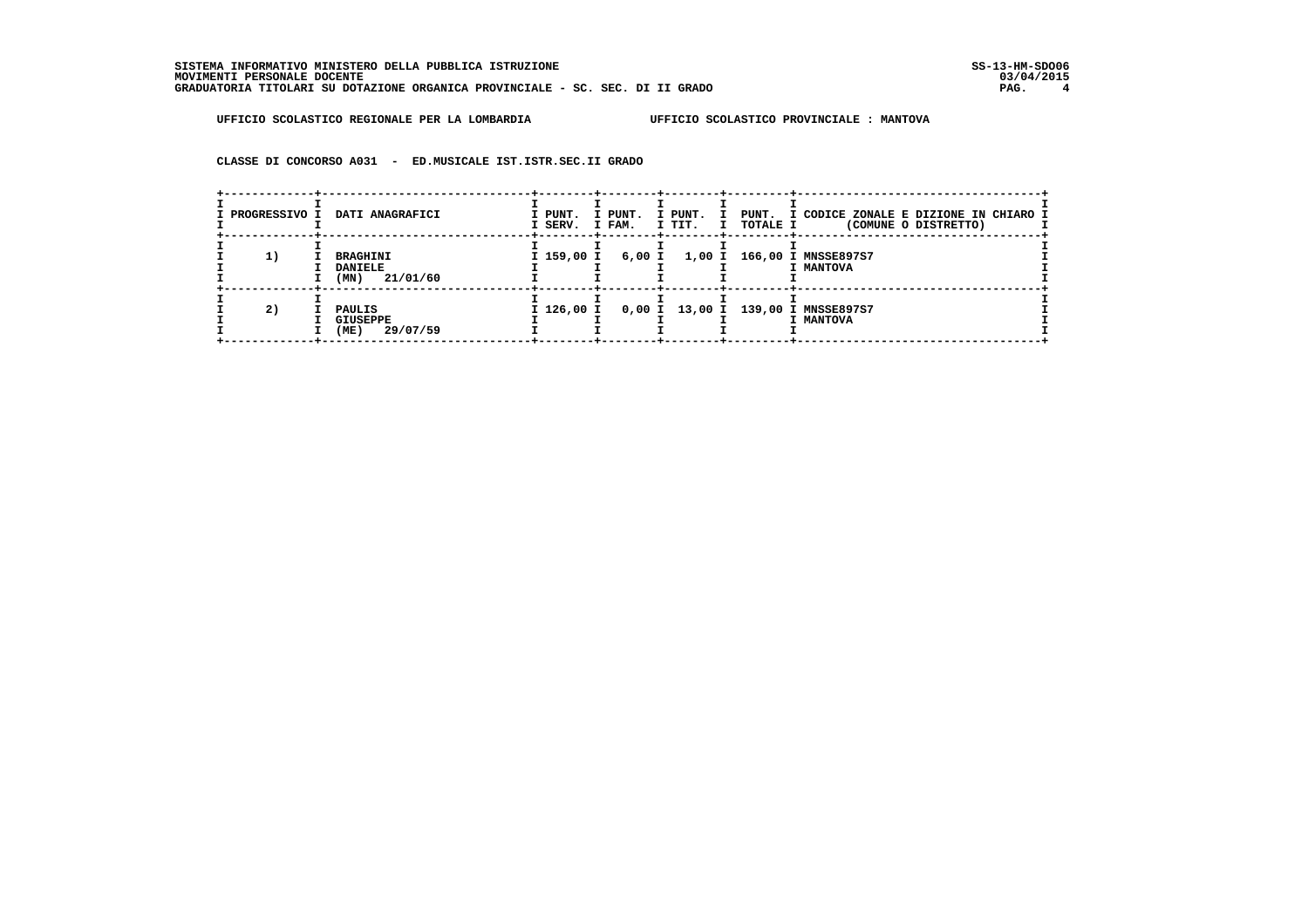i

 **UFFICIO SCOLASTICO REGIONALE PER LA LOMBARDIA UFFICIO SCOLASTICO PROVINCIALE : MANTOVA**

 **CLASSE DI CONCORSO A031 - ED.MUSICALE IST.ISTR.SEC.II GRADO**

- **TOTALE DOCENTI TITOLARI SU DOTAZIONE ORGANICA PROVINCIALE = 2**
- **NUMERO DI DOCENTI TITOLARI SU D.O.P. INSERITI IN GRADUATORIA = 2**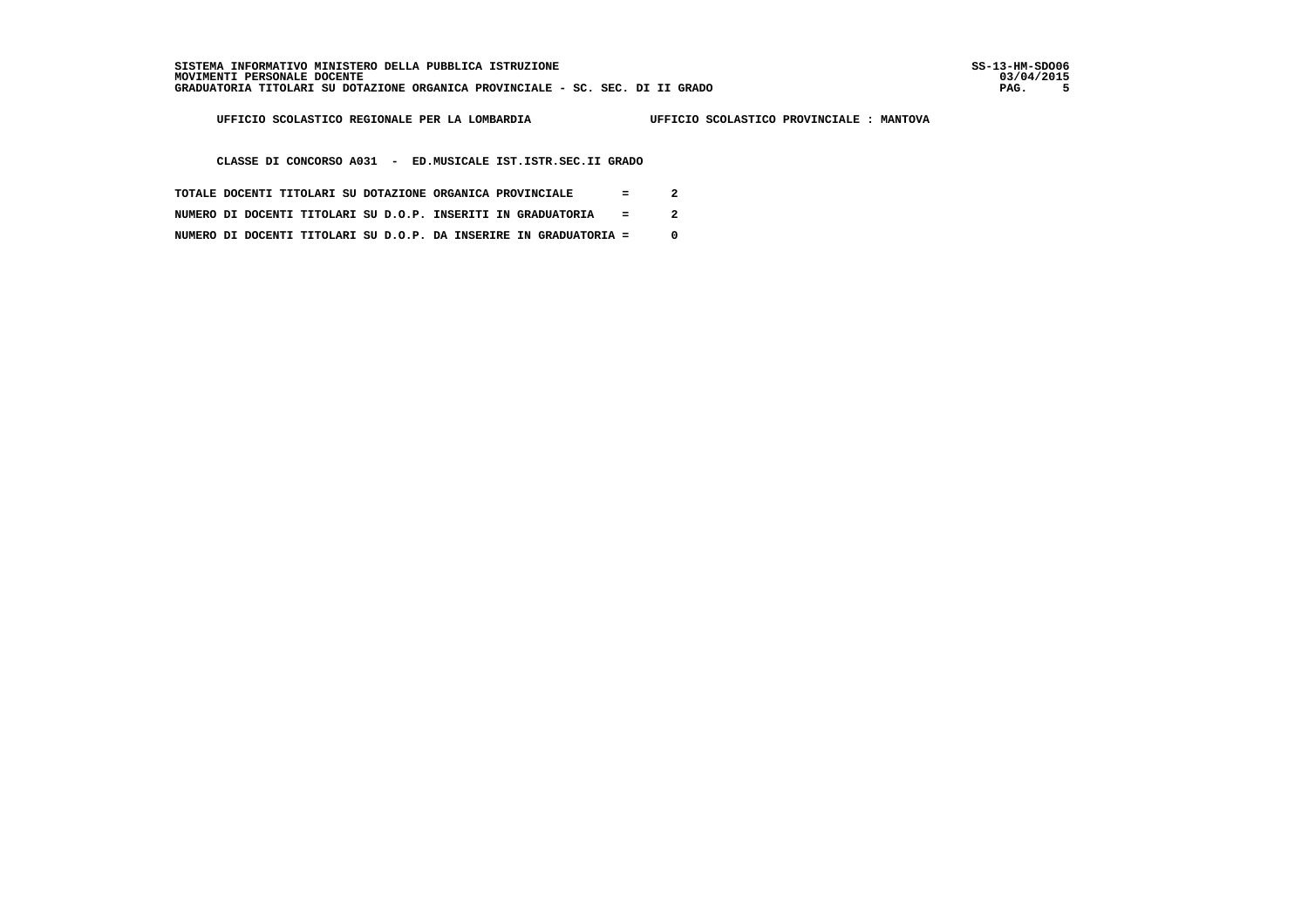**CLASSE DI CONCORSO A058 - SC.E MEC.AGR.E T.GEST.AZ.,FIT.,ENT.**

| PROGRESSIVO I | DATI ANAGRAFICI                                       | I PUNT.<br>I SERV. | I PUNT.<br>I FAM. | I PUNT.<br>I TIT. | I TOTALE I | I PUNT. I CODICE ZONALE E DIZIONE IN CHIARO I<br>(COMUNE O DISTRETTO) |
|---------------|-------------------------------------------------------|--------------------|-------------------|-------------------|------------|-----------------------------------------------------------------------|
| 1)            | <b>VACANTI</b><br><b>ALFONSINA</b><br>$(AG)$ 10/03/61 | 82,00 I            |                   | $0,00$ I $1,00$ I |            | 83,00 I MNSSD949R1<br>I GAZOLDO DEGLI IPPOLITI                        |
| 2)            | <b>ROSSATO</b><br>FABRIZIO<br>$(MN)$ 22/11/58         | 78,00 I            | 0,00 I            | 3,00 I            |            | 81,00 I MNSSE897S7<br>I MANTOVA                                       |
| 3)            | MARZOLA<br><b>DANIELE</b><br>18/07/58<br>(MN)         | 75,00 I            | 0,00 I            | 0,00 I            |            | 75,00 I MNSSI632X6<br>I SERMIDE                                       |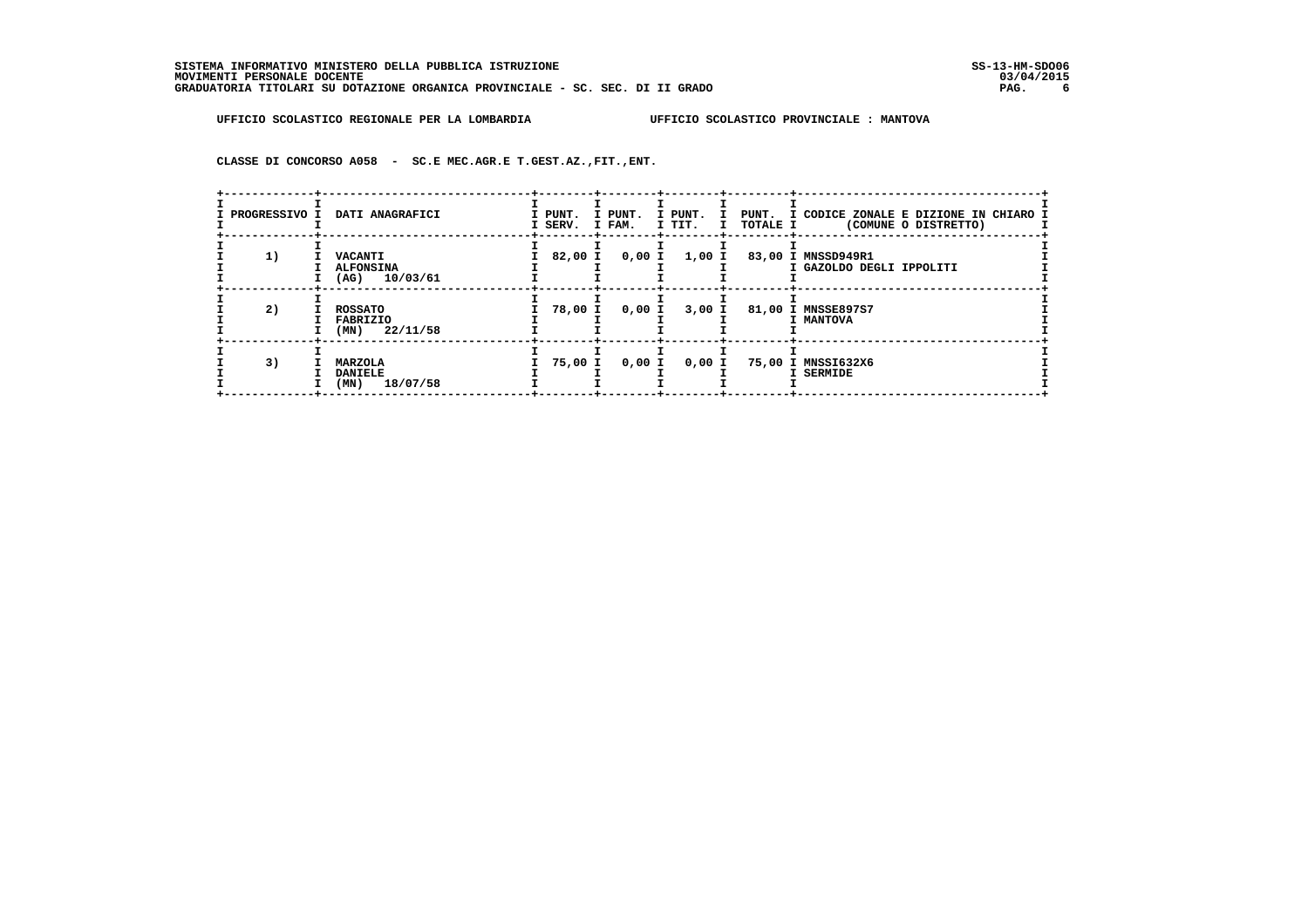**UFFICIO SCOLASTICO REGIONALE PER LA LOMBARDIA UFFICIO SCOLASTICO PROVINCIALE : MANTOVA**

 **CLASSE DI CONCORSO A058 - SC.E MEC.AGR.E T.GEST.AZ.,FIT.,ENT.**

- **TOTALE DOCENTI TITOLARI SU DOTAZIONE ORGANICA PROVINCIALE = 3**
- **NUMERO DI DOCENTI TITOLARI SU D.O.P. INSERITI IN GRADUATORIA = 3**
- **NUMERO DI DOCENTI TITOLARI SU D.O.P. DA INSERIRE IN GRADUATORIA = 0**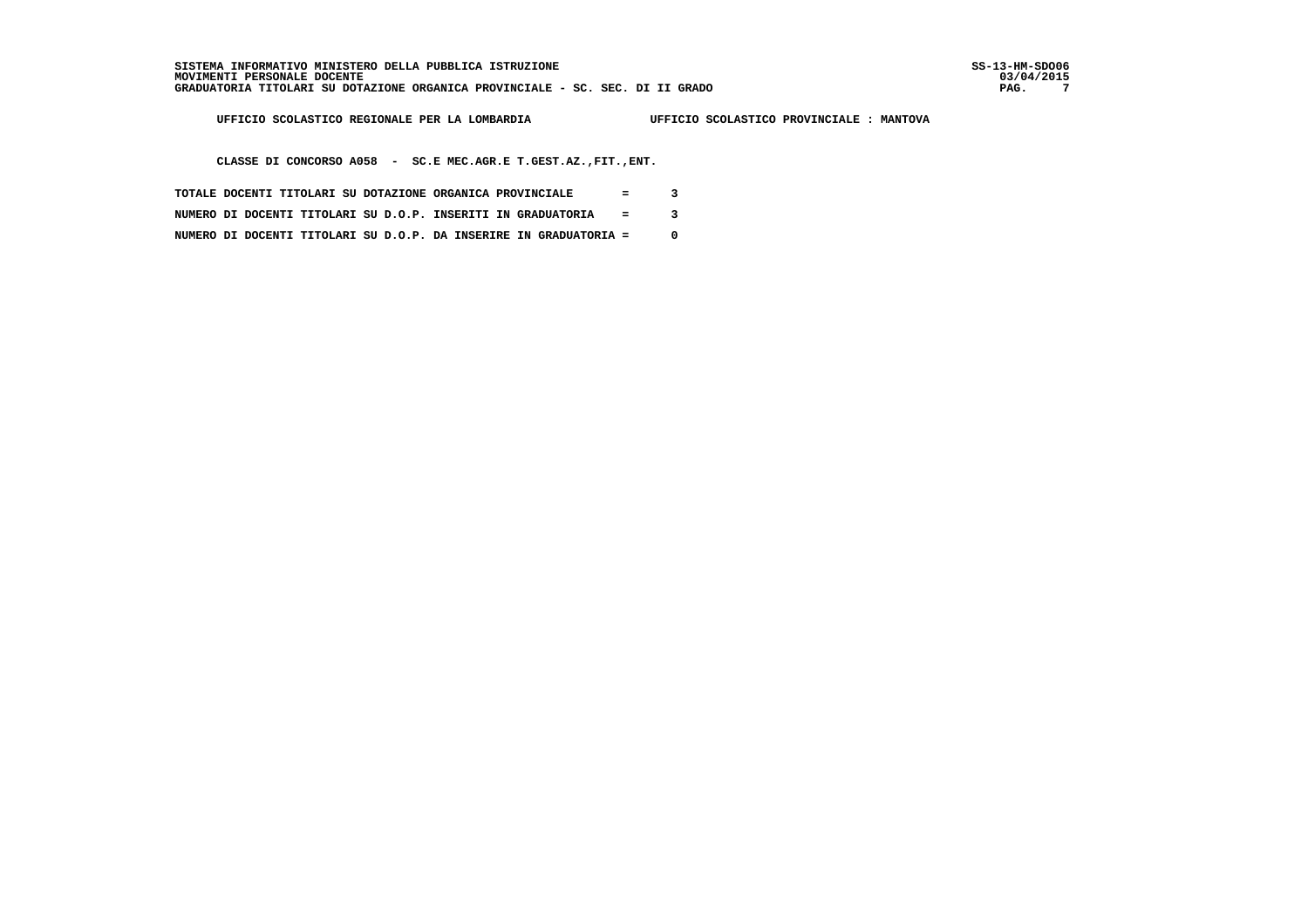**CLASSE DI CONCORSO A072 - TOPOG. GEN., COSTR.RUR. E DISEGNO**

| I PROGRESSIVO I | DATI ANAGRAFICI                                    | I PUNT.<br>I SERV. | I PUNT.<br>I FAM. | I PUNT.<br>— т<br>I TIT. | <b>TOTALE I</b> | PUNT. I CODICE ZONALE E DIZIONE IN CHIARO I<br>(COMUNE O DISTRETTO) |
|-----------------|----------------------------------------------------|--------------------|-------------------|--------------------------|-----------------|---------------------------------------------------------------------|
| 11              | <b>GATTI</b><br><b>EDMONDO</b><br>27/11/61<br>(MN) |                    |                   |                          |                 | I 92,00 I 0,00 I 0,00 I 92,00 I MNSSE897S7<br>I MANTOVA             |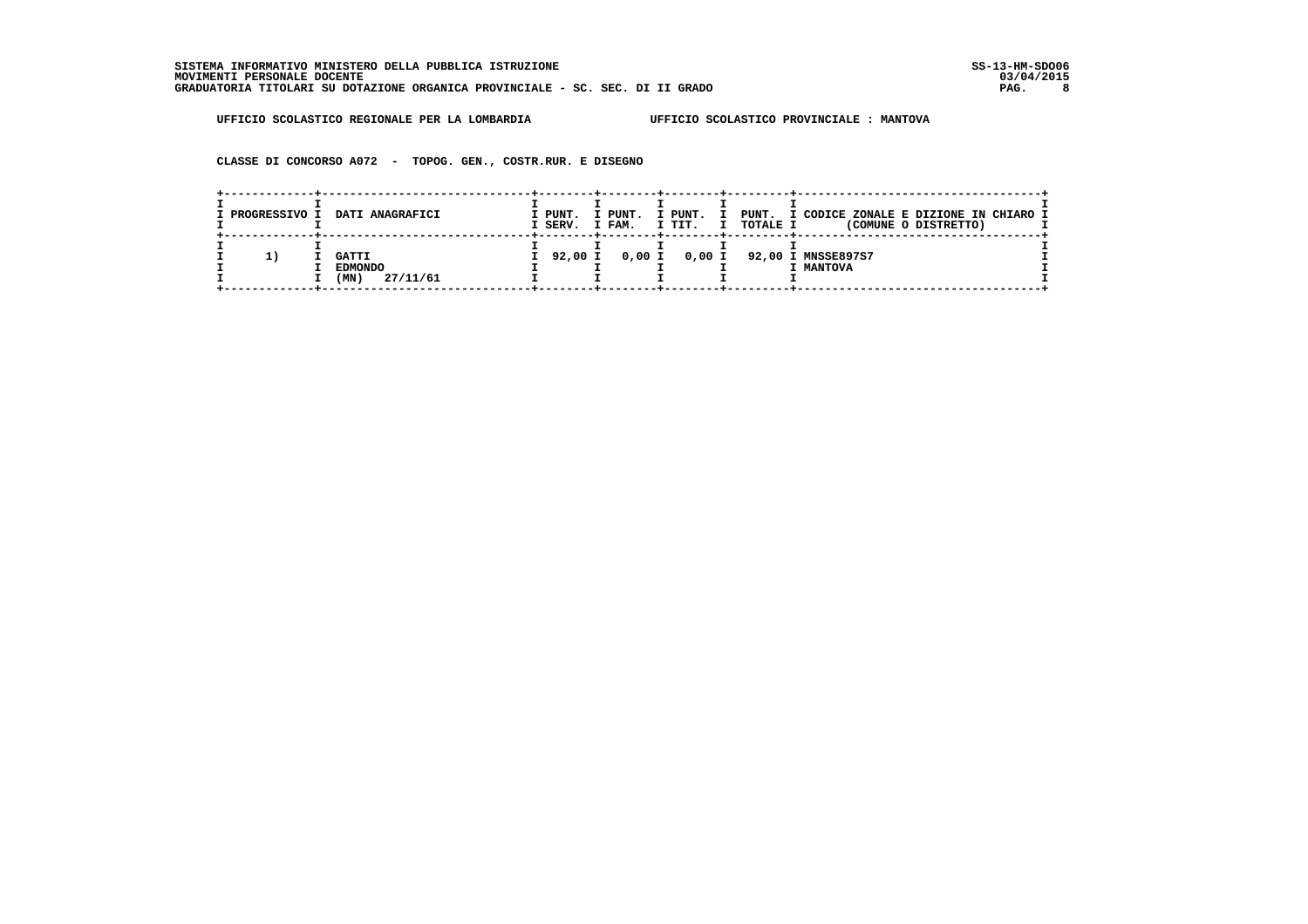i

 **UFFICIO SCOLASTICO REGIONALE PER LA LOMBARDIA UFFICIO SCOLASTICO PROVINCIALE : MANTOVA**

 **CLASSE DI CONCORSO A072 - TOPOG. GEN., COSTR.RUR. E DISEGNO**

- **TOTALE DOCENTI TITOLARI SU DOTAZIONE ORGANICA PROVINCIALE = 1**
- **NUMERO DI DOCENTI TITOLARI SU D.O.P. INSERITI IN GRADUATORIA = 1**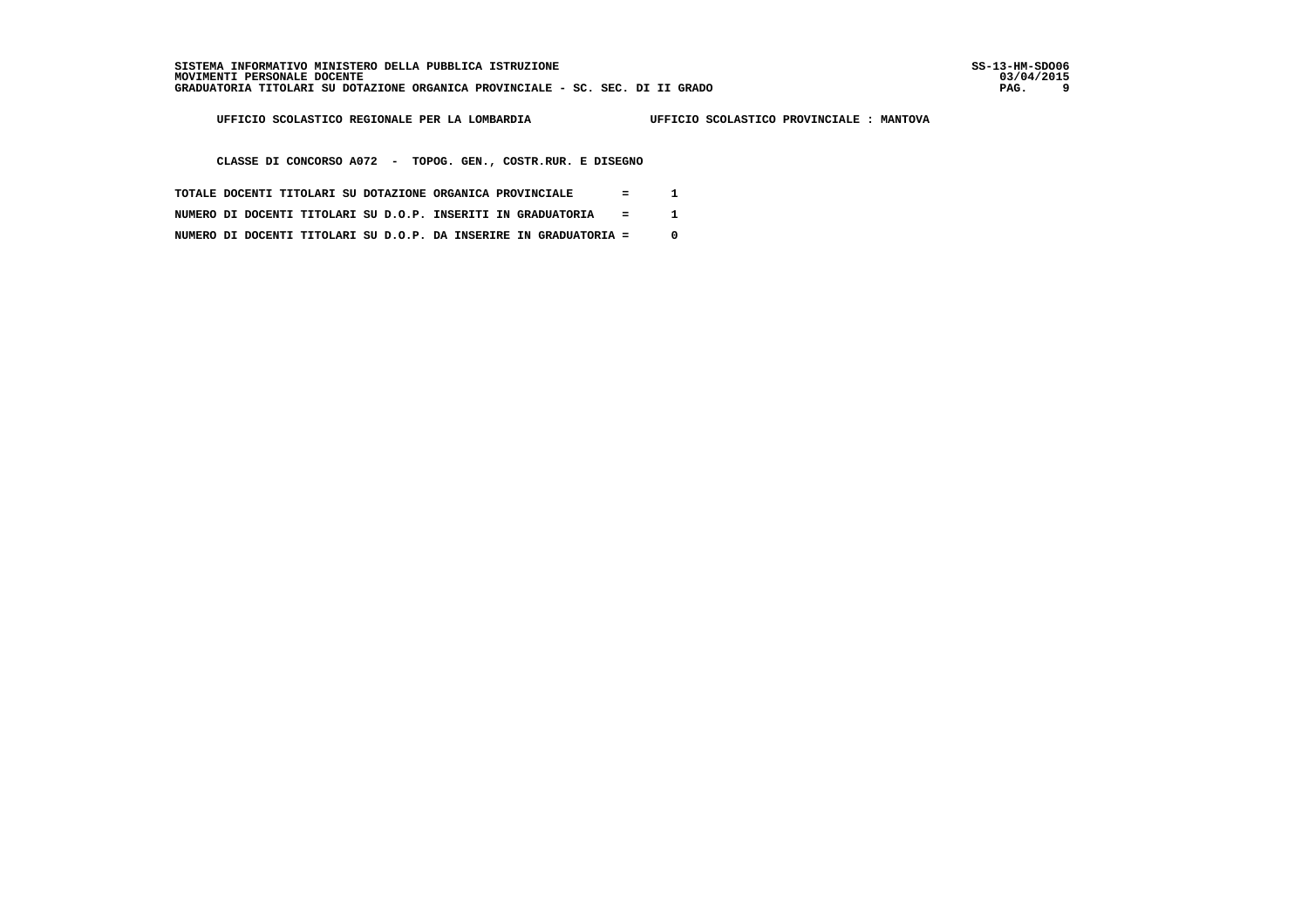**CLASSE DI CONCORSO A075 - DATTILOGRAFIA E STENOGRAFIA**

| <b>PROGRESSIVO I</b> | DATI ANAGRAFICI                                        | I PUNT.<br>I SERV. | I PUNT.<br>I FAM. | I PUNT.<br>I TIT. | I TOTALE I | I PUNT. I CODICE ZONALE E DIZIONE IN CHIARO I<br>(COMUNE O DISTRETTO) |
|----------------------|--------------------------------------------------------|--------------------|-------------------|-------------------|------------|-----------------------------------------------------------------------|
| 1)                   | COMPAGNI<br>VANNALISA<br>$(MN)$ 10/07/55               | I 225,00 I         | 0,00 I            | 0,00 I            |            | 225,00 I MNSSL020Z3<br>I SUZZARA                                      |
| 2)                   | <b>FORNASARI</b><br><b>GIORDANO</b><br>$(MN)$ 01/03/53 | I 194,00 I         |                   |                   |            | 7,00 I 12,00 I 213,00 I MNSSE897S7<br>I MANTOVA                       |
| 3)                   | SILINGARDI<br>ADELE<br>(MN)<br>21/02/53                | I 210,00 I         | 0,00 I            |                   |            | 1,00 I 211,00 I MNSSE897S7<br>I MANTOVA                               |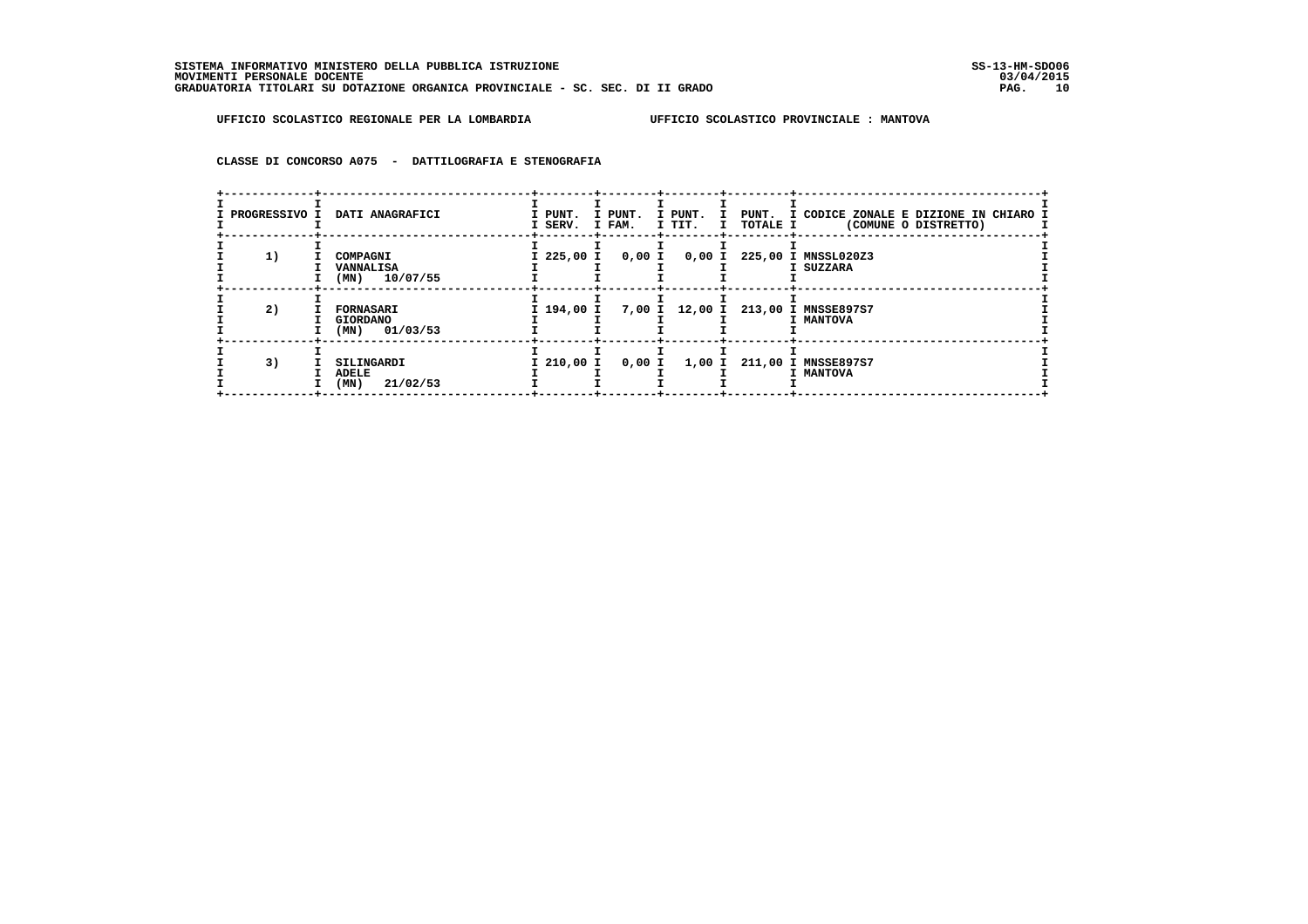03/04/2015 PAG. 11

 **UFFICIO SCOLASTICO REGIONALE PER LA LOMBARDIA UFFICIO SCOLASTICO PROVINCIALE : MANTOVA**

 **CLASSE DI CONCORSO A075 - DATTILOGRAFIA E STENOGRAFIA**

- **TOTALE DOCENTI TITOLARI SU DOTAZIONE ORGANICA PROVINCIALE = 3**
- **NUMERO DI DOCENTI TITOLARI SU D.O.P. INSERITI IN GRADUATORIA = 3**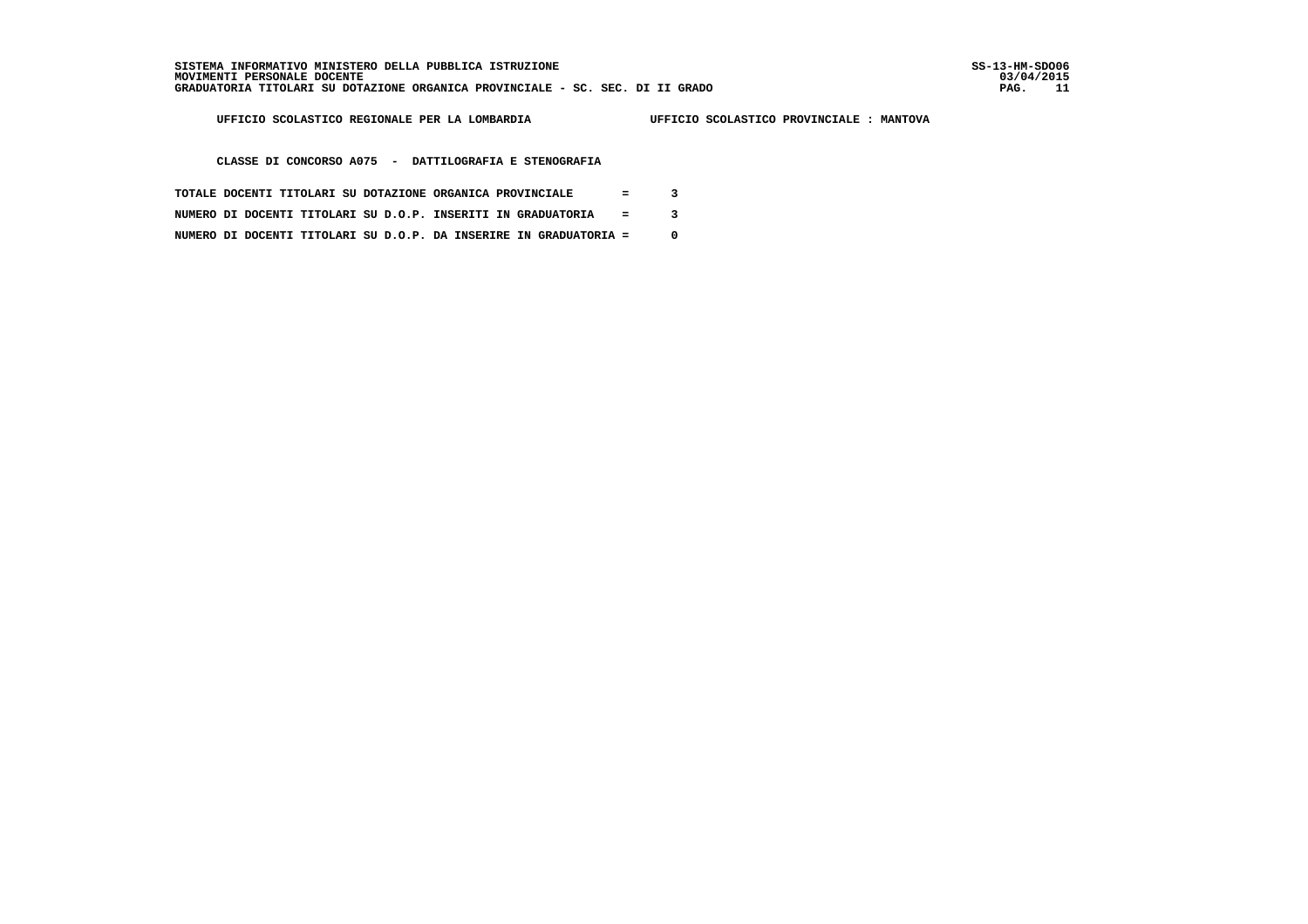**CLASSE DI CONCORSO A076 - TRAT.TESTI,CAL.,CONT.ELET.E AP.GES.**

| I PROGRESSIVO I | DATI ANAGRAFICI                               | I PUNT.<br>I SERV. | I PUNT.<br>I FAM. | I PUNT.<br>$\mathbf{T}$<br>I TIT.<br>$\mathbf I$ | <b>TOTALE I</b> | PUNT. I CODICE ZONALE E DIZIONE IN CHIARO I<br>(COMUNE O DISTRETTO) |
|-----------------|-----------------------------------------------|--------------------|-------------------|--------------------------------------------------|-----------------|---------------------------------------------------------------------|
|                 | MESSETTI<br><b>EDVIGE</b><br>25/01/52<br>(MN) | I 180,00 I         |                   |                                                  |                 | 0,00 I 13,00 I 193,00 I MNSSE897S7<br>I MANTOVA                     |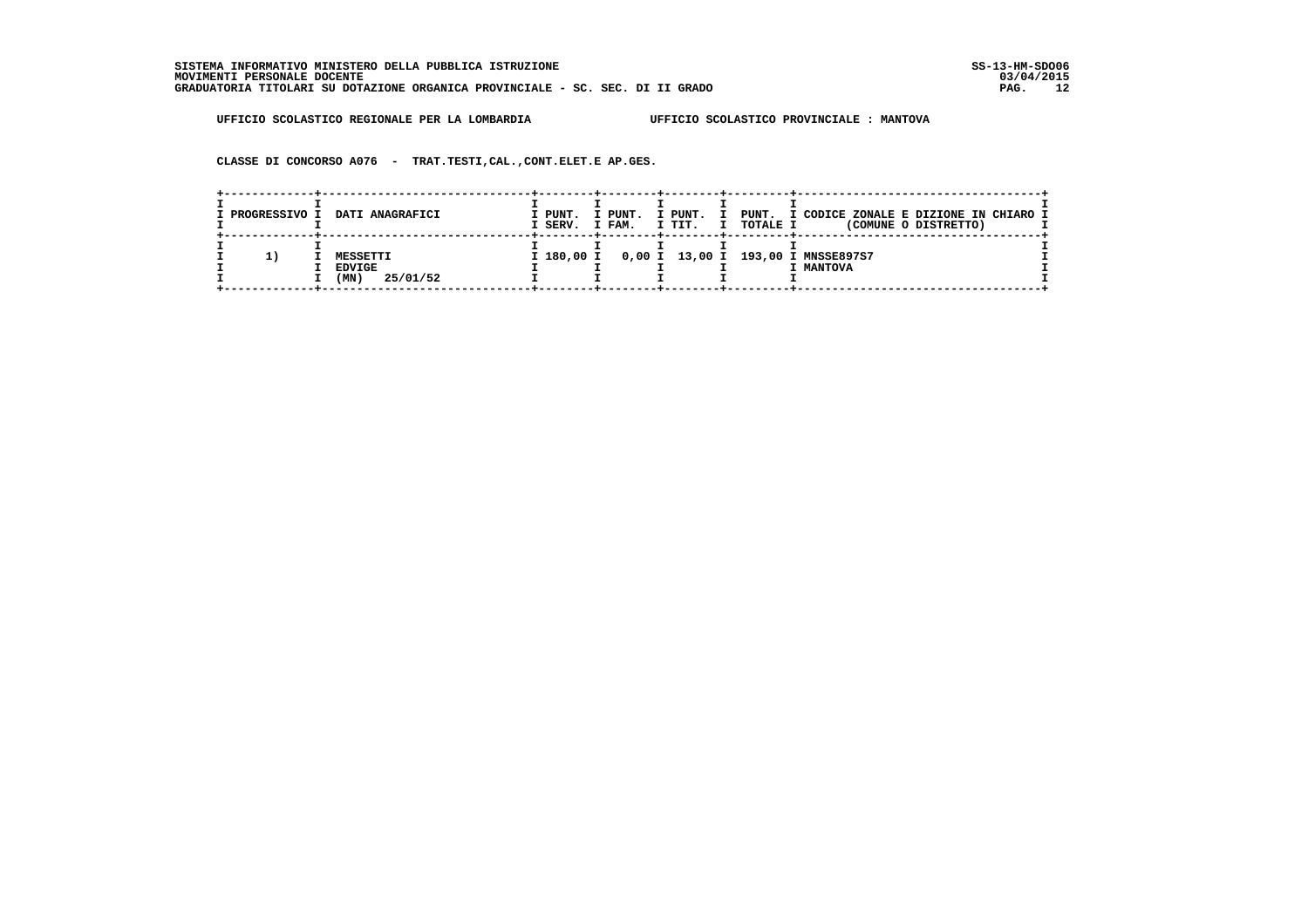03/04/2015 PAG. 13

 **UFFICIO SCOLASTICO REGIONALE PER LA LOMBARDIA UFFICIO SCOLASTICO PROVINCIALE : MANTOVA**

 **CLASSE DI CONCORSO A076 - TRAT.TESTI,CAL.,CONT.ELET.E AP.GES.**

- **TOTALE DOCENTI TITOLARI SU DOTAZIONE ORGANICA PROVINCIALE = 1**
- **NUMERO DI DOCENTI TITOLARI SU D.O.P. INSERITI IN GRADUATORIA = 1**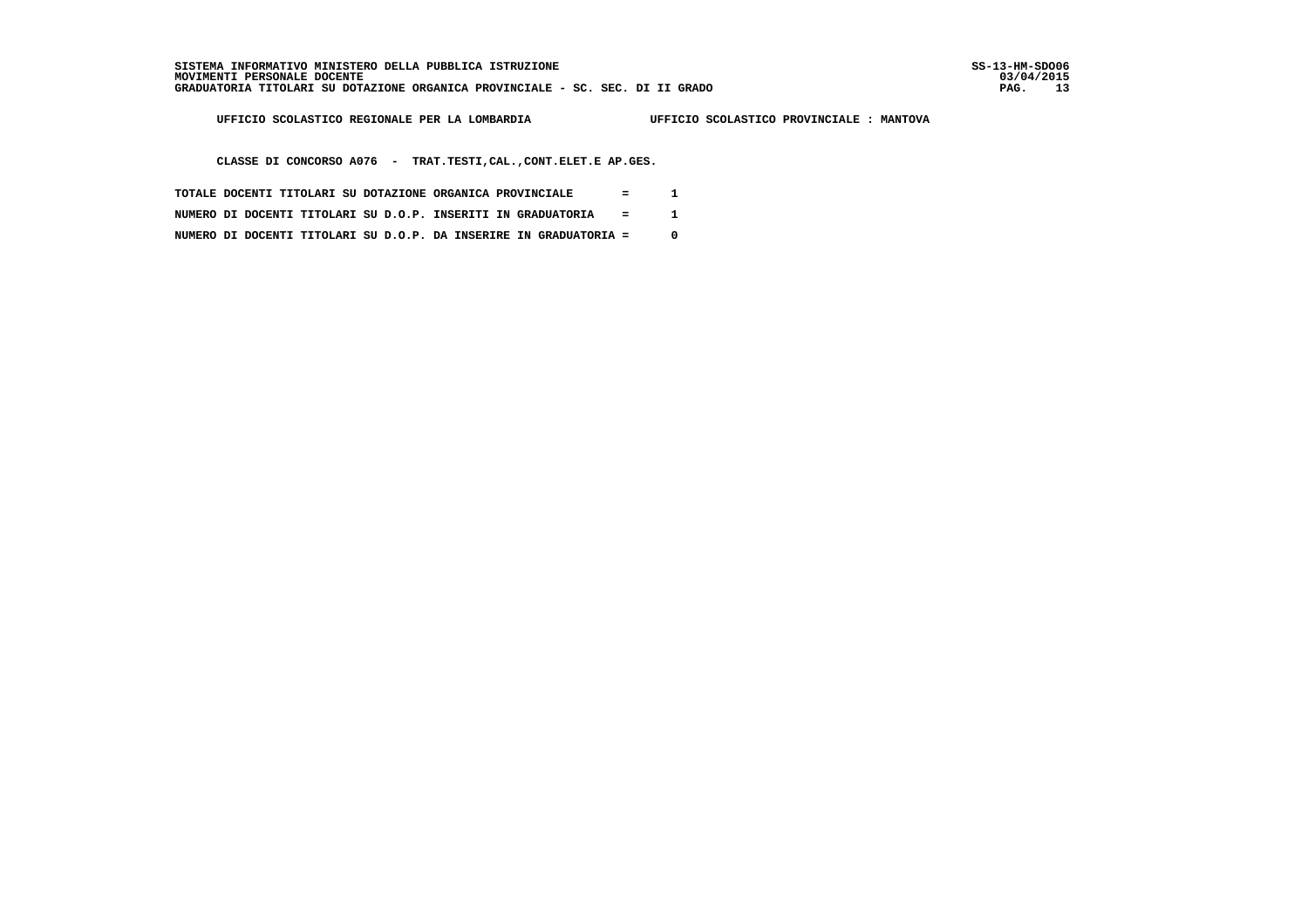**CLASSE DI CONCORSO C050 - ESERCITAZIONI AGRARIE**

| I PROGRESSIVO I | DATI ANAGRAFICI                               | I PUNT.<br>I SERV. | I PUNT.<br>I FAM. | I PUNT.<br>I TIT.<br>$\mathbf I$ | <b>TOTALE I</b> | PUNT. I CODICE ZONALE E DIZIONE IN CHIARO I<br>(COMUNE O DISTRETTO) |
|-----------------|-----------------------------------------------|--------------------|-------------------|----------------------------------|-----------------|---------------------------------------------------------------------|
| 11              | <b>BERNINI</b><br>PIERINO<br>05/07/55<br>(MN) | I 62,00 I          |                   |                                  |                 | 0,00 I 0,00 I 62,00 I MNSSH771W4<br>I SAN BENEDETTO PO              |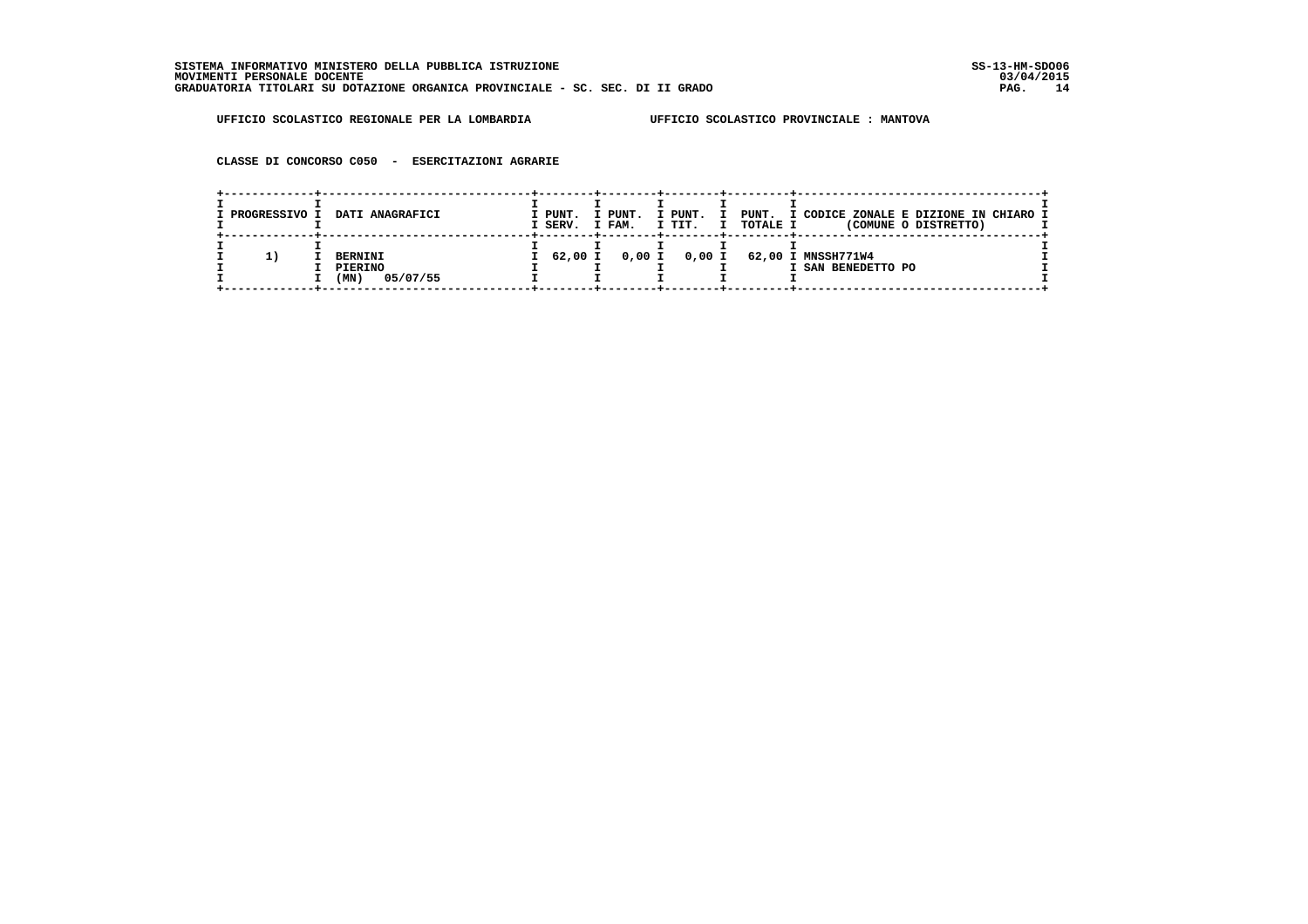03/04/2015 PAG. 15

 **UFFICIO SCOLASTICO REGIONALE PER LA LOMBARDIA UFFICIO SCOLASTICO PROVINCIALE : MANTOVA**

 **CLASSE DI CONCORSO C050 - ESERCITAZIONI AGRARIE**

- **TOTALE DOCENTI TITOLARI SU DOTAZIONE ORGANICA PROVINCIALE = 1**
- **NUMERO DI DOCENTI TITOLARI SU D.O.P. INSERITI IN GRADUATORIA = 1**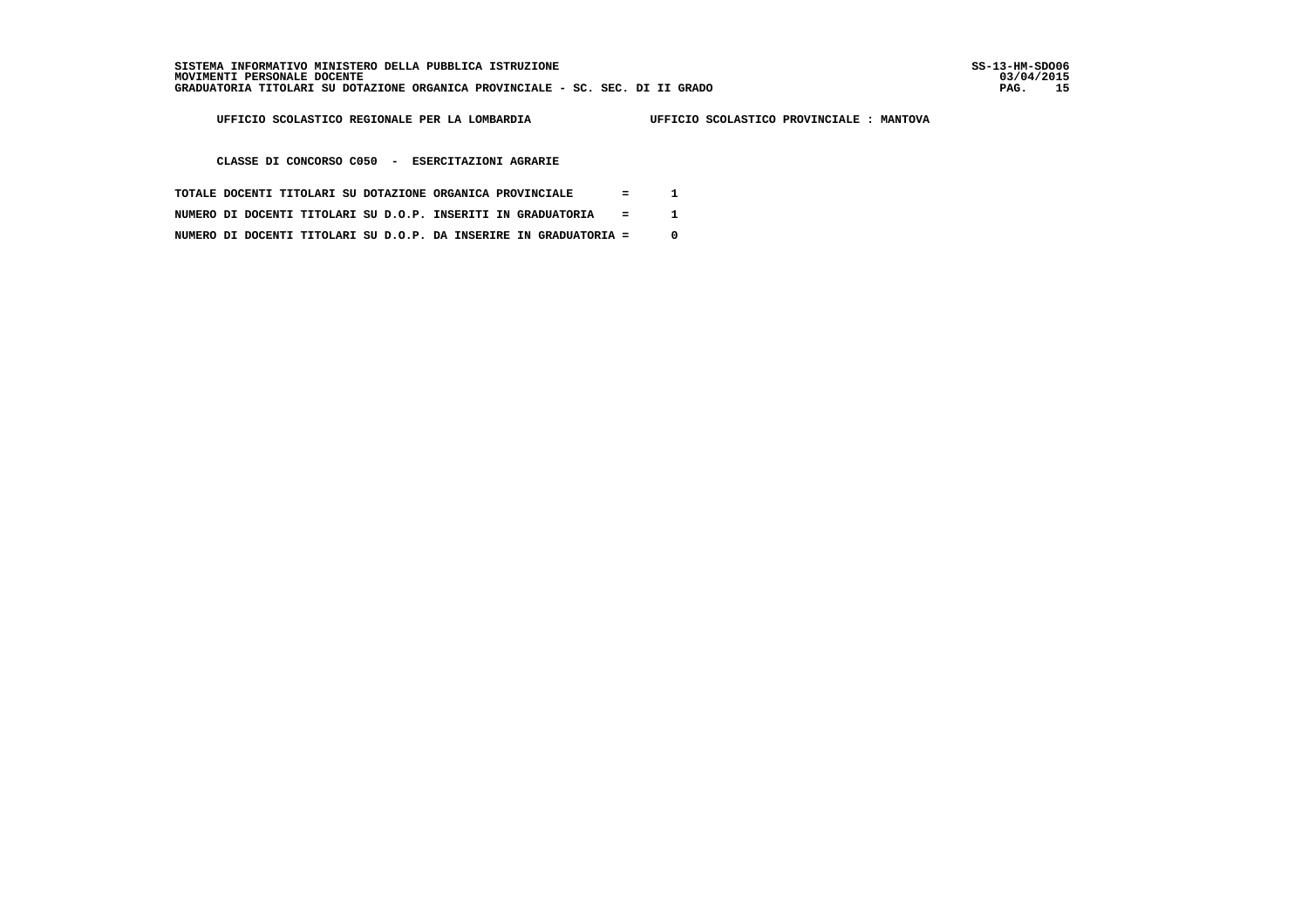**CLASSE DI CONCORSO C110 - ESERCITAZIONI DI ECONOMIA DOMESTICA**

| PROGRESSIVO I | DATI ANAGRAFICI                                  | I PUNT.<br>I SERV. | I PUNT.<br>I FAM. | I PUNT.<br>$\mathbf{I}$<br>I TIT. | I TOTALE I | PUNT. I CODICE ZONALE E DIZIONE IN CHIARO I<br>(COMUNE O DISTRETTO) |
|---------------|--------------------------------------------------|--------------------|-------------------|-----------------------------------|------------|---------------------------------------------------------------------|
| 1)            | RAMPARELLI<br><b>AGNESE</b><br>$(MN)$ 19/06/66   | 90,00 I            |                   |                                   |            | 0,00 I 12,00 I 102,00 I MNSSE897S7<br>I MANTOVA                     |
| 2)            | TURAZZA<br><b>ALESSANDRA</b><br>$(VR)$ 30/09/56  | 72,00 I            | 0,00 I            | 0,00 I                            |            | 72,00 I MNSSE897S7<br>I MANTOVA                                     |
| 3)            | SCAGLIONI<br><b>DONATELLA</b><br>$(CR)$ 15/06/64 | 54,00 I            |                   | $0,00$ I $12,00$ I                |            | 66,00 I MNSSE897S7<br>I MANTOVA                                     |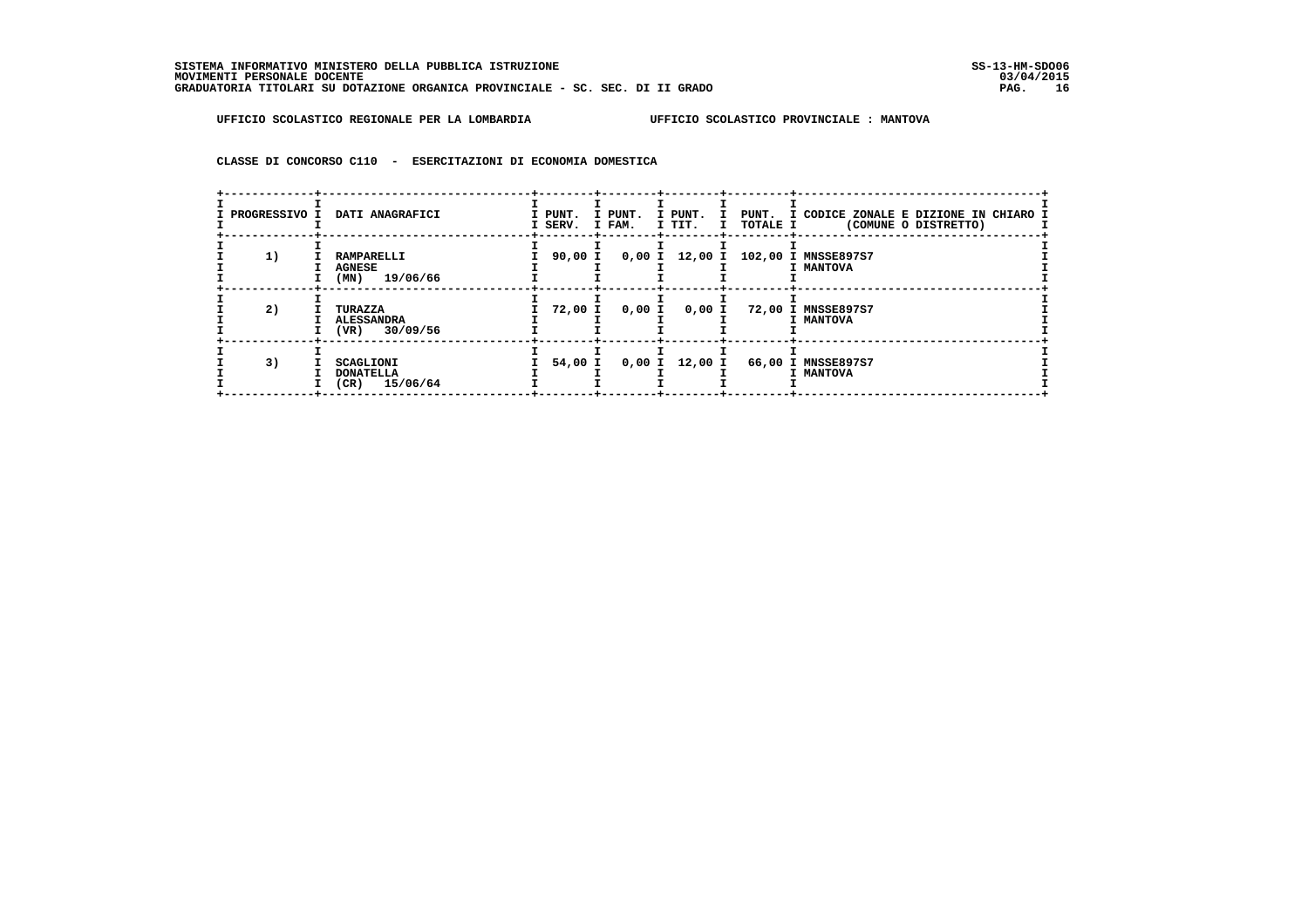í

 **UFFICIO SCOLASTICO REGIONALE PER LA LOMBARDIA UFFICIO SCOLASTICO PROVINCIALE : MANTOVA**

 **CLASSE DI CONCORSO C110 - ESERCITAZIONI DI ECONOMIA DOMESTICA**

- **TOTALE DOCENTI TITOLARI SU DOTAZIONE ORGANICA PROVINCIALE = 3**
- **NUMERO DI DOCENTI TITOLARI SU D.O.P. INSERITI IN GRADUATORIA = 3**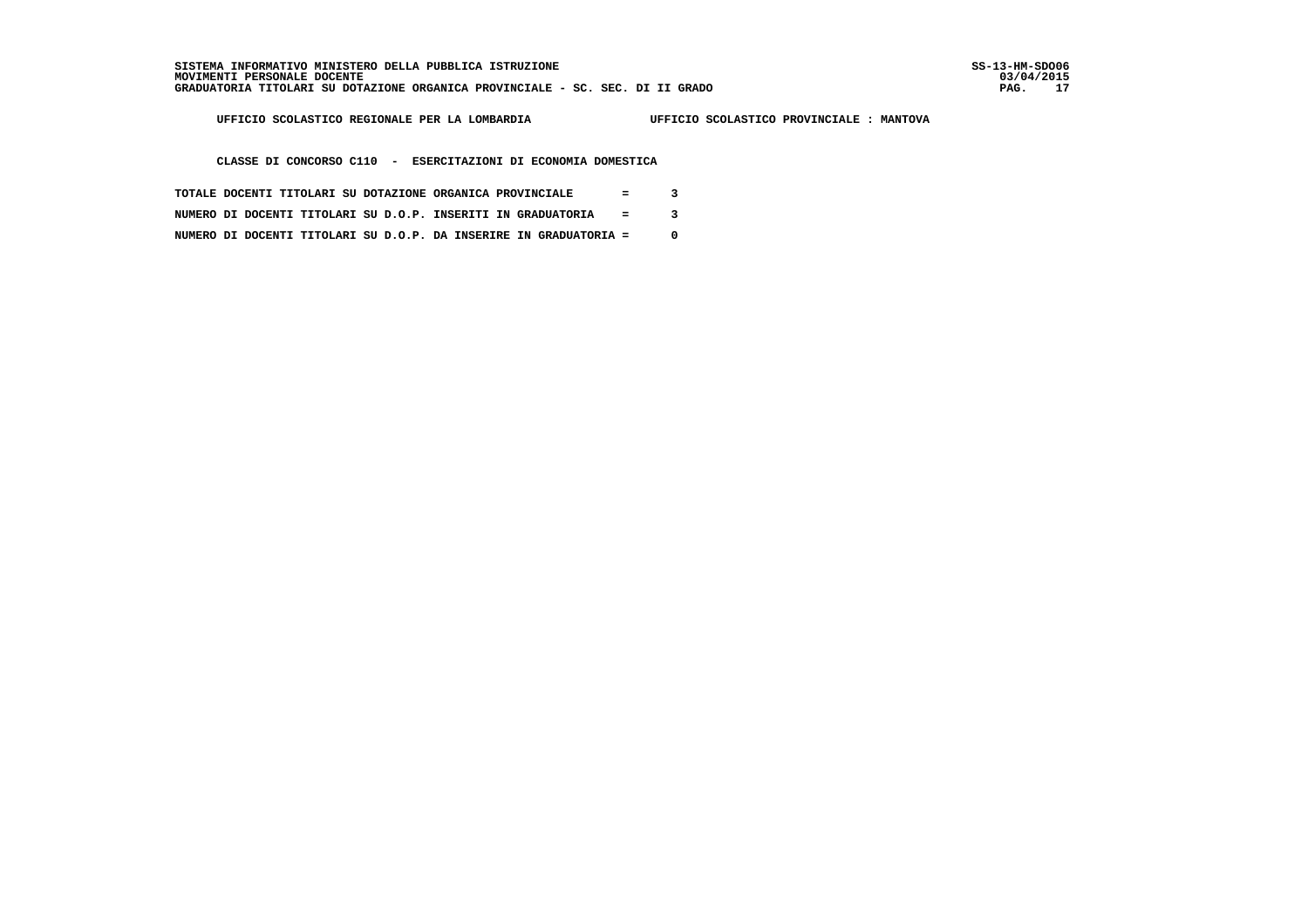**CLASSE DI CONCORSO C260 - LABORATORIO DI ELETTRONICA**

| I PROGRESSIVO I | DATI ANAGRAFICI                           | I PUNT.<br>I SERV. | I PUNT.<br>I FAM. | I PUNT.<br>I TIT.<br>I | <b>TOTALE I</b> | PUNT. I CODICE ZONALE E DIZIONE IN CHIARO I<br>(COMUNE O DISTRETTO) |
|-----------------|-------------------------------------------|--------------------|-------------------|------------------------|-----------------|---------------------------------------------------------------------|
| 11              | <b>BUSI</b><br>ELIGIO<br>11/03/57<br>(MN) | I 159,00 I         |                   |                        |                 | 0,00 I 0,00 I 159,00 I MNSSE897S7<br>I MANTOVA                      |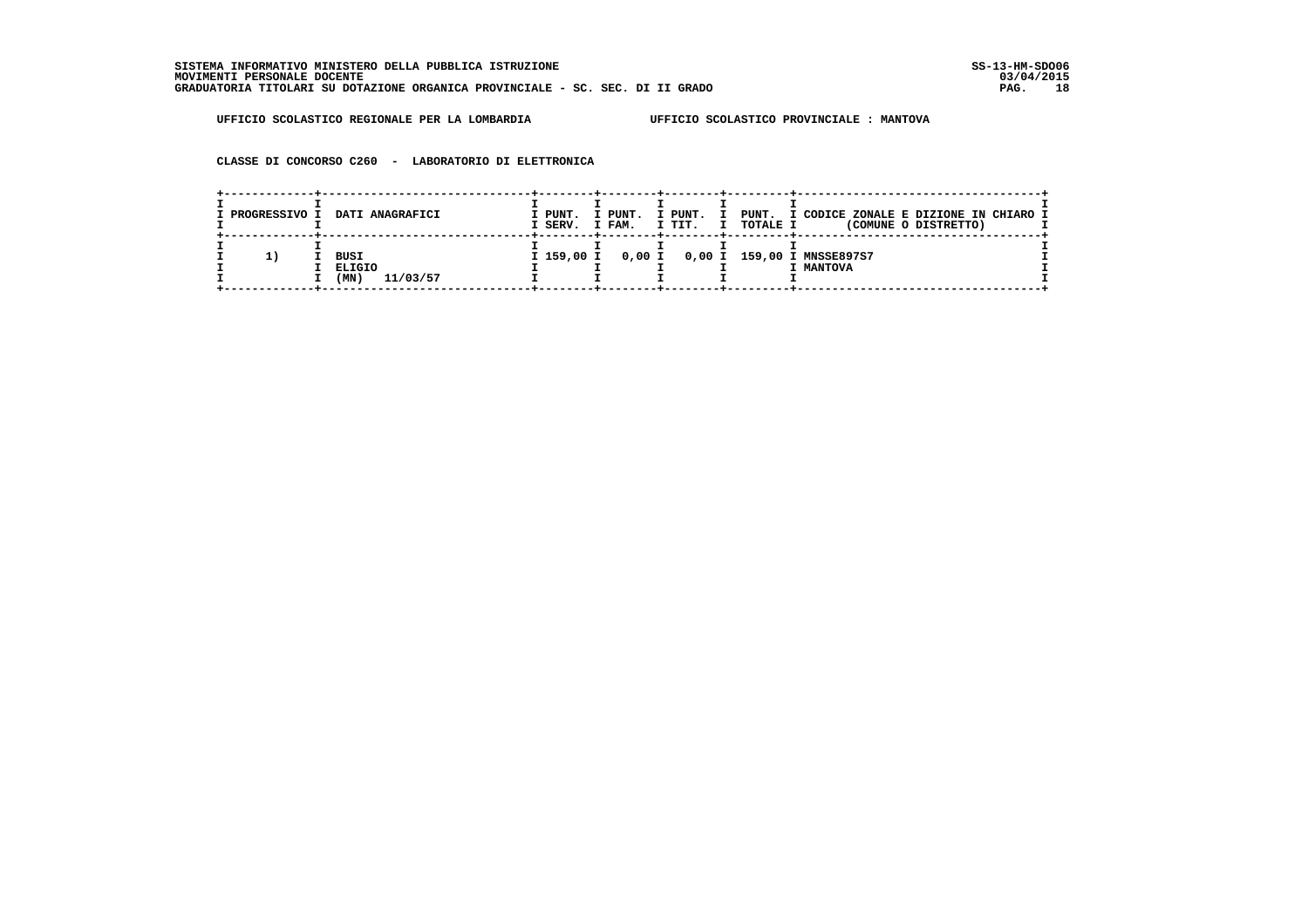i

 **UFFICIO SCOLASTICO REGIONALE PER LA LOMBARDIA UFFICIO SCOLASTICO PROVINCIALE : MANTOVA**

 **CLASSE DI CONCORSO C260 - LABORATORIO DI ELETTRONICA**

- **TOTALE DOCENTI TITOLARI SU DOTAZIONE ORGANICA PROVINCIALE = 1**
- **NUMERO DI DOCENTI TITOLARI SU D.O.P. INSERITI IN GRADUATORIA = 1**
- **NUMERO DI DOCENTI TITOLARI SU D.O.P. DA INSERIRE IN GRADUATORIA = 0**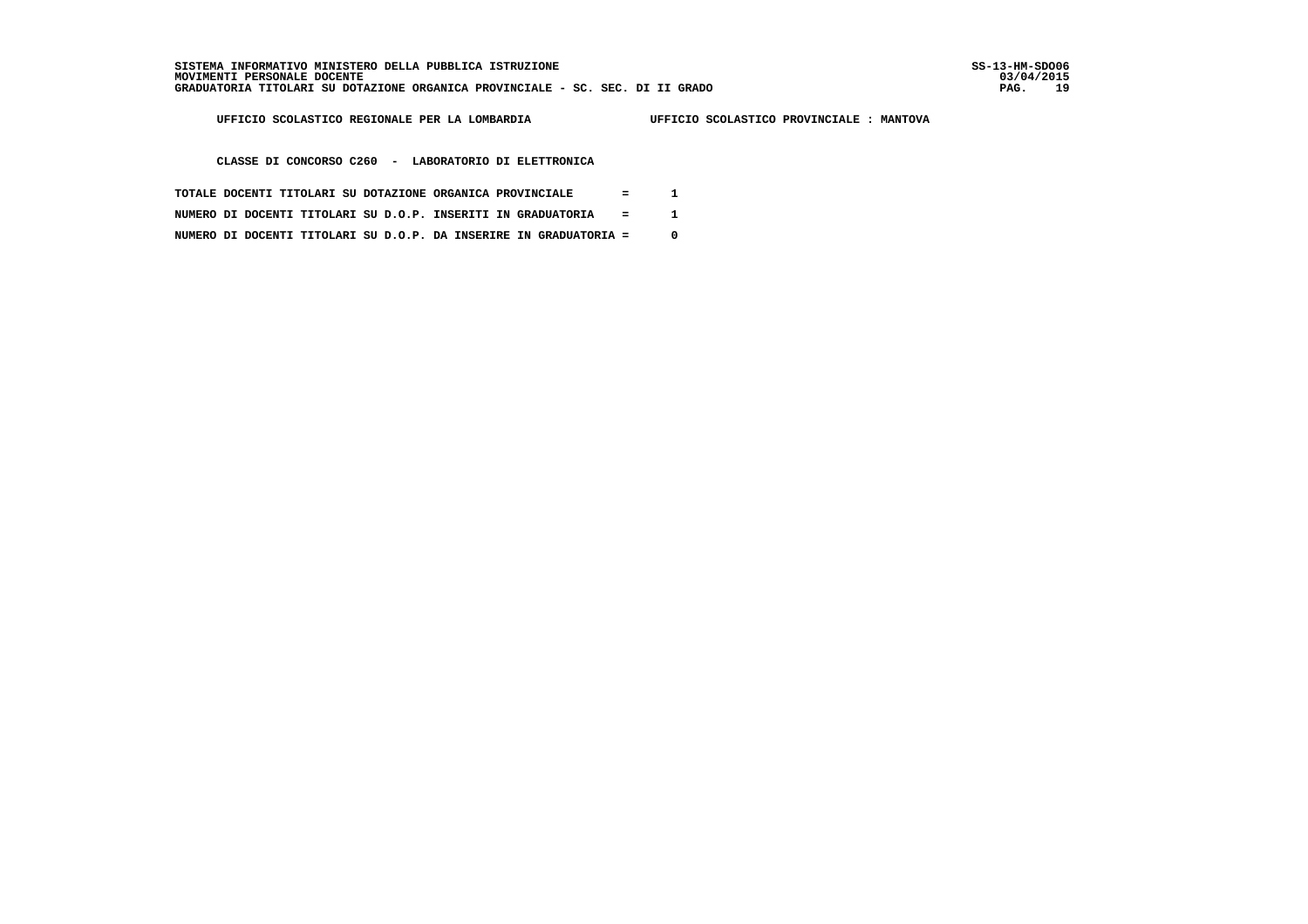**CLASSE DI CONCORSO C290 - LAB. DI FISICA E FISICA APPLICATA**

| I PROGRESSIVO I | DATI ANAGRAFICI                                        | I PUNT.<br>I SERV. | I PUNT.<br>I FAM. | -+--------+---------+-------+-----<br>I PUNT.<br>$\mathbf{I}$ | I TIT. I TOTALE I | PUNT. I CODICE ZONALE E DIZIONE IN CHIARO I<br>(COMUNE O DISTRETTO) |
|-----------------|--------------------------------------------------------|--------------------|-------------------|---------------------------------------------------------------|-------------------|---------------------------------------------------------------------|
| 1)              | TREVISI<br><b>GIUSEPPE</b><br>10/04/57<br>(LE)         | I 132,00 I         | 0,00 I            |                                                               |                   | 0,00 I 132,00 I MNSSE897S7<br>I MANTOVA                             |
| 2)              | <b>MADELLA</b><br><b>GIANCARLO</b><br>02/12/58<br>(MN) | 96,00 I            |                   |                                                               |                   | 0,00 I 17,00 I 113,00 I MNSSE897S7<br>I MANTOVA                     |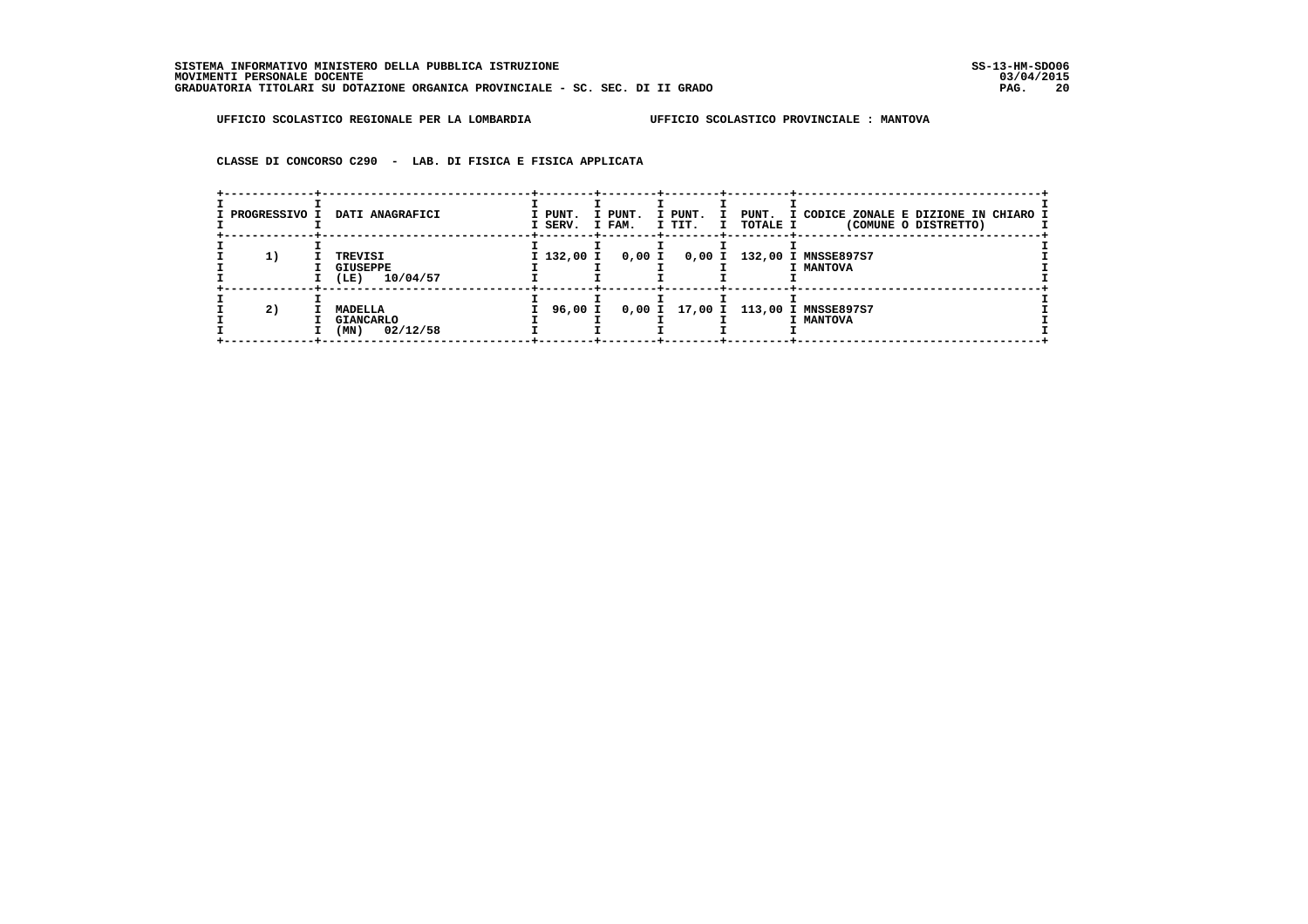03/04/2015 PAG. 21

 **UFFICIO SCOLASTICO REGIONALE PER LA LOMBARDIA UFFICIO SCOLASTICO PROVINCIALE : MANTOVA**

 **CLASSE DI CONCORSO C290 - LAB. DI FISICA E FISICA APPLICATA**

- **TOTALE DOCENTI TITOLARI SU DOTAZIONE ORGANICA PROVINCIALE = 2**
- **NUMERO DI DOCENTI TITOLARI SU D.O.P. INSERITI IN GRADUATORIA = 2**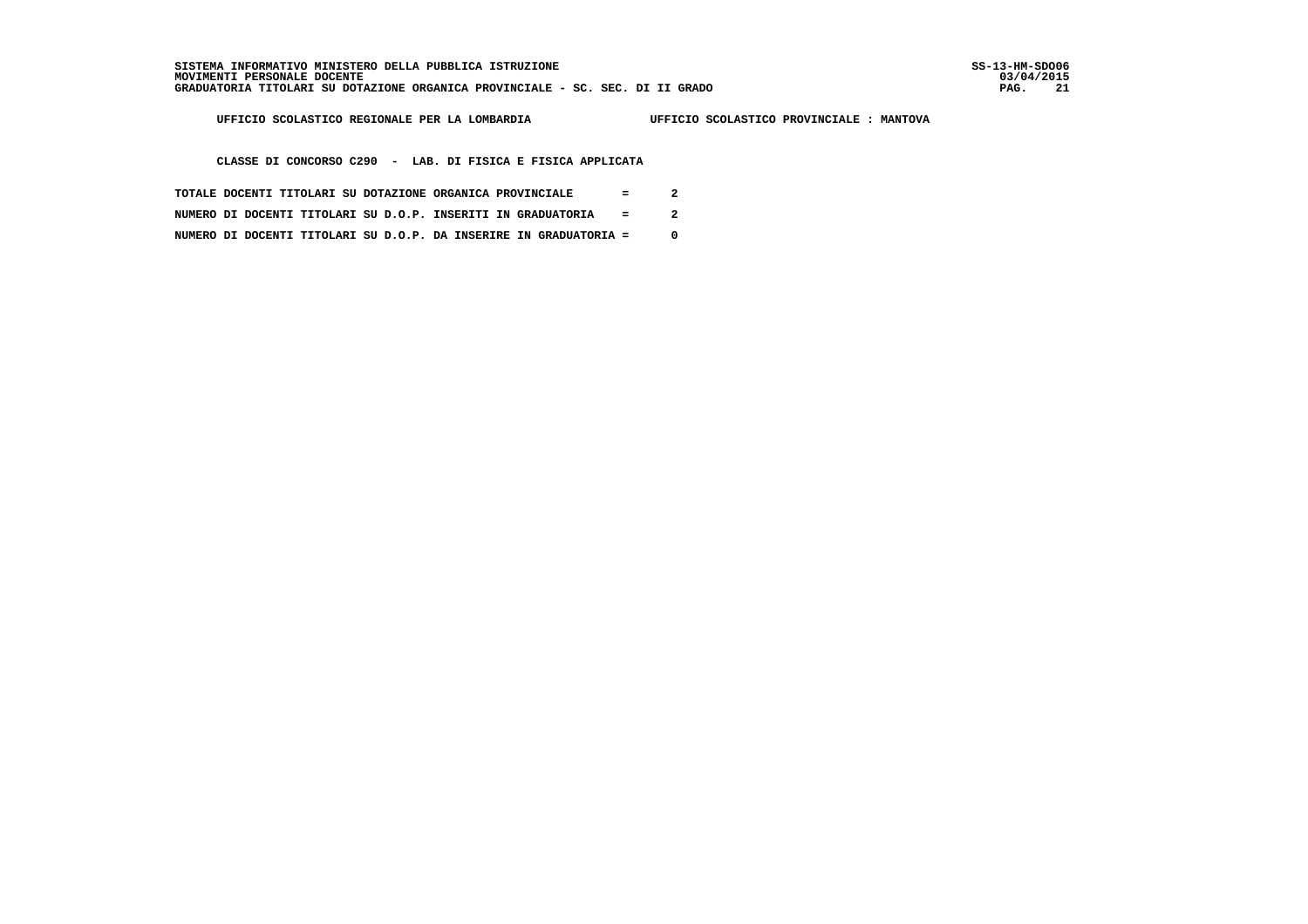**CLASSE DI CONCORSO C300 - LAB. DI INFORMATICA GESTIONALE**

| <b>PROGRESSIVO I</b> | DATI ANAGRAFICI                                   | I PUNT.<br>I SERV. | I PUNT.<br>I FAM. | I PUNT.<br>I TIT. | I TOTALE I | I PUNT. I CODICE ZONALE E DIZIONE IN CHIARO I<br>(COMUNE O DISTRETTO) |
|----------------------|---------------------------------------------------|--------------------|-------------------|-------------------|------------|-----------------------------------------------------------------------|
| 1)                   | <b>PARON</b><br>MONICA<br>(UD)<br>25/07/64        | I 162,00 I         |                   |                   |            | 6,00 I 5,00 I 173,00 I MNSSL020Z3<br>I SUZZARA                        |
| 2)                   | PIGATTO<br><b>MARIA TERESA</b><br>$(MN)$ 22/12/64 | I 164,00 I         | 0,00 I            |                   |            | 0,00 I 164,00 I MNSSL020Z3<br>I SUZZARA                               |
| 3)                   | <b>GUALTIERI</b><br>LAURA<br>19/05/65<br>(MN)     | I 162,00 I         | 0,00 I            |                   |            | 0,00 I 162,00 I MNSSL020Z3<br>I SUZZARA                               |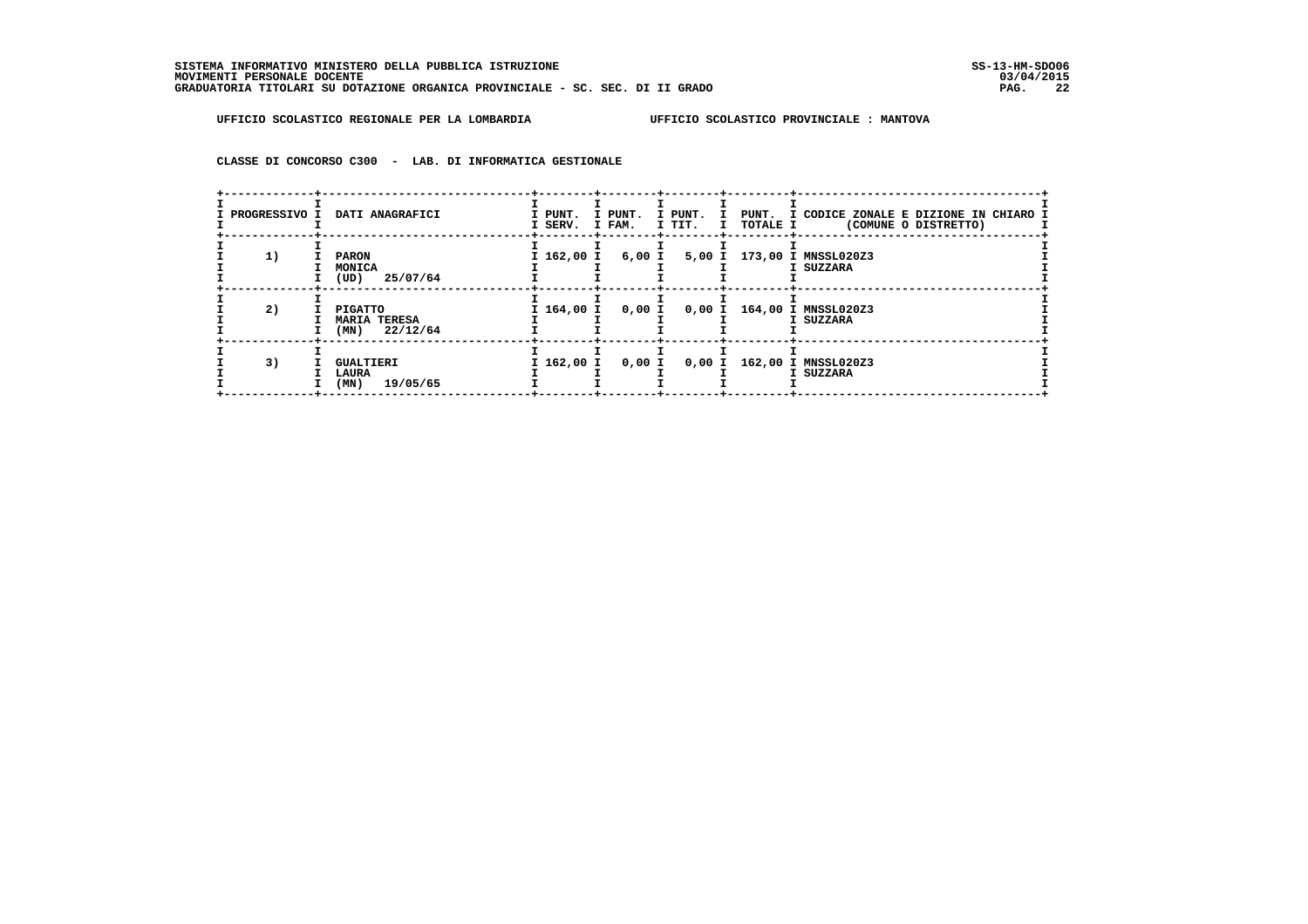j

 **UFFICIO SCOLASTICO REGIONALE PER LA LOMBARDIA UFFICIO SCOLASTICO PROVINCIALE : MANTOVA**

 **CLASSE DI CONCORSO C300 - LAB. DI INFORMATICA GESTIONALE**

- **TOTALE DOCENTI TITOLARI SU DOTAZIONE ORGANICA PROVINCIALE = 3**
- **NUMERO DI DOCENTI TITOLARI SU D.O.P. INSERITI IN GRADUATORIA = 3**
- **NUMERO DI DOCENTI TITOLARI SU D.O.P. DA INSERIRE IN GRADUATORIA = 0**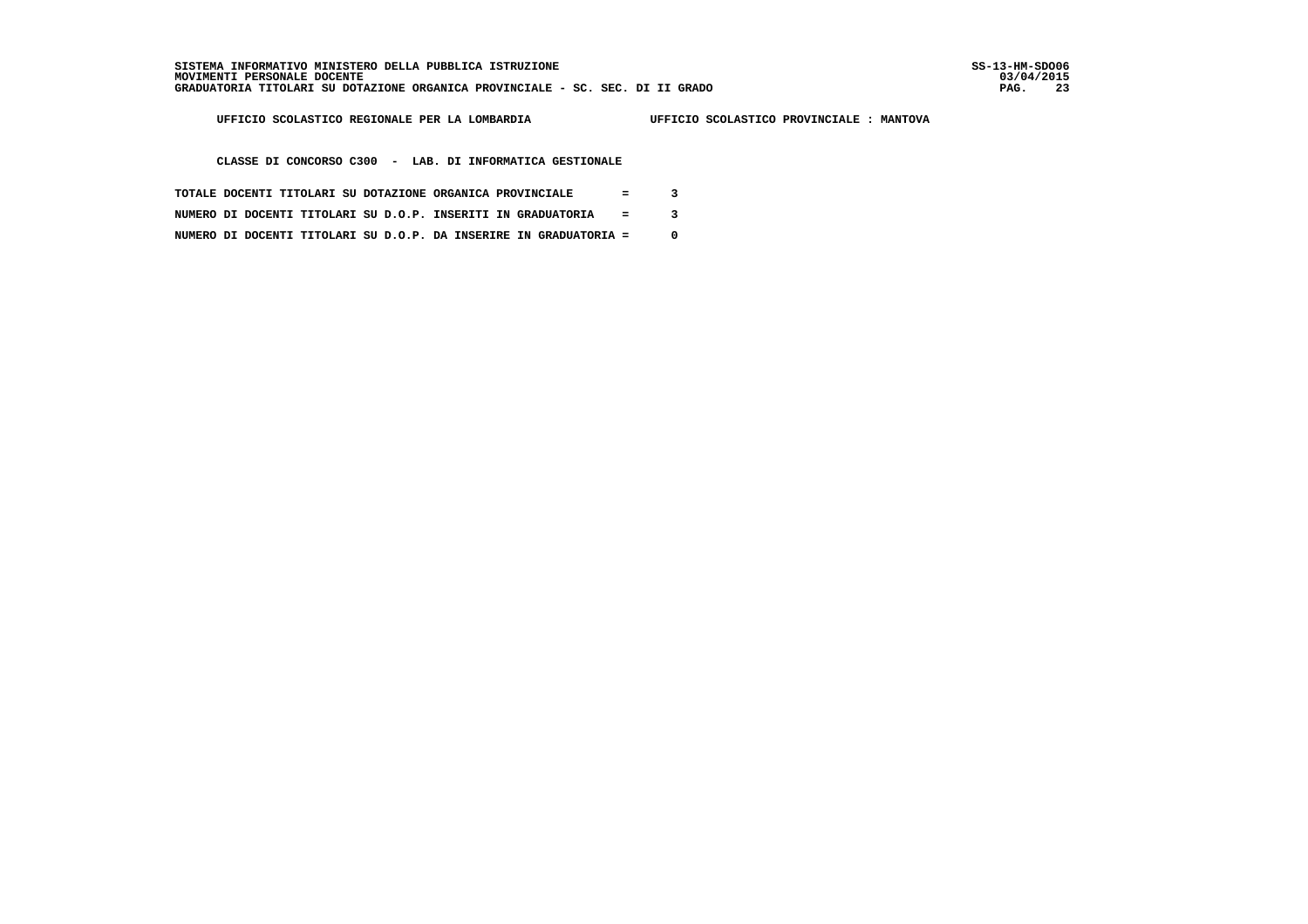**CLASSE DI CONCORSO C450 - METODOLOGIE OPERAT.NEI SERV.SOCIALI**

| I PROGRESSIVO I | DATI ANAGRAFICI                                     | I PUNT.<br>I SERV. I FAM. | I PUNT. | I PUNT.<br>I | I TIT. I TOTALE I | PUNT. I CODICE ZONALE E DIZIONE IN CHIARO I<br>(COMUNE O DISTRETTO) |
|-----------------|-----------------------------------------------------|---------------------------|---------|--------------|-------------------|---------------------------------------------------------------------|
| 1)              | ALLEGORICO<br><b>GIUSEPPINA</b><br>15/07/65<br>(NA) | I 100,00 I                | 0,00 I  | 0,00 I       |                   | 100,00 I MNSSE897S7<br>I MANTOVA                                    |
| 2)              | OLTRAMARI<br>SUSI<br>(MN)<br>21/01/65               | 57,00 I                   | 0,00 I  | 5,00 I       |                   | 62,00 I MNSSG186V1<br>I OSTIGLIA                                    |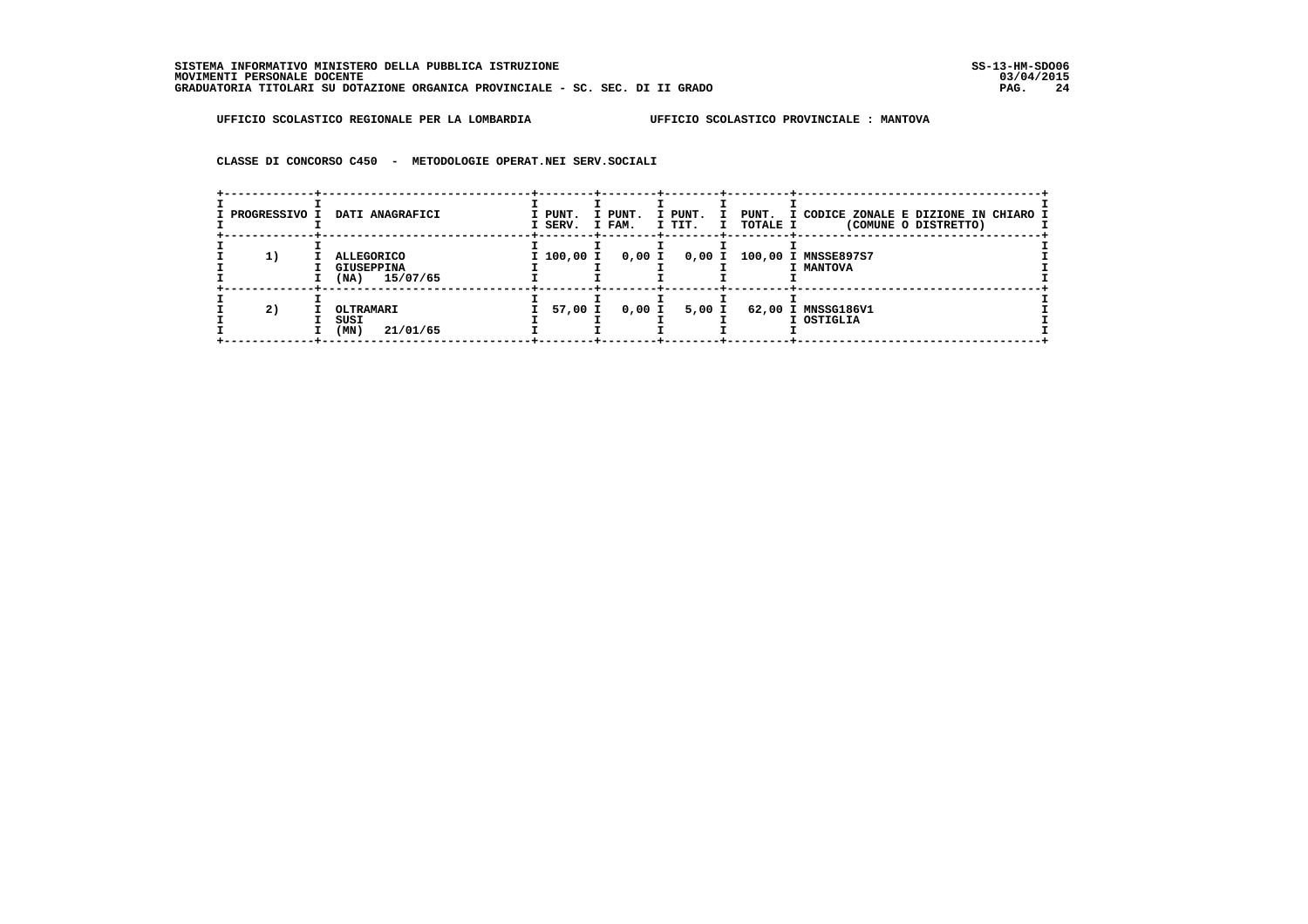03/04/2015 PAG. 25

 **UFFICIO SCOLASTICO REGIONALE PER LA LOMBARDIA UFFICIO SCOLASTICO PROVINCIALE : MANTOVA**

 **CLASSE DI CONCORSO C450 - METODOLOGIE OPERAT.NEI SERV.SOCIALI**

- **TOTALE DOCENTI TITOLARI SU DOTAZIONE ORGANICA PROVINCIALE = 2**
- **NUMERO DI DOCENTI TITOLARI SU D.O.P. INSERITI IN GRADUATORIA = 2**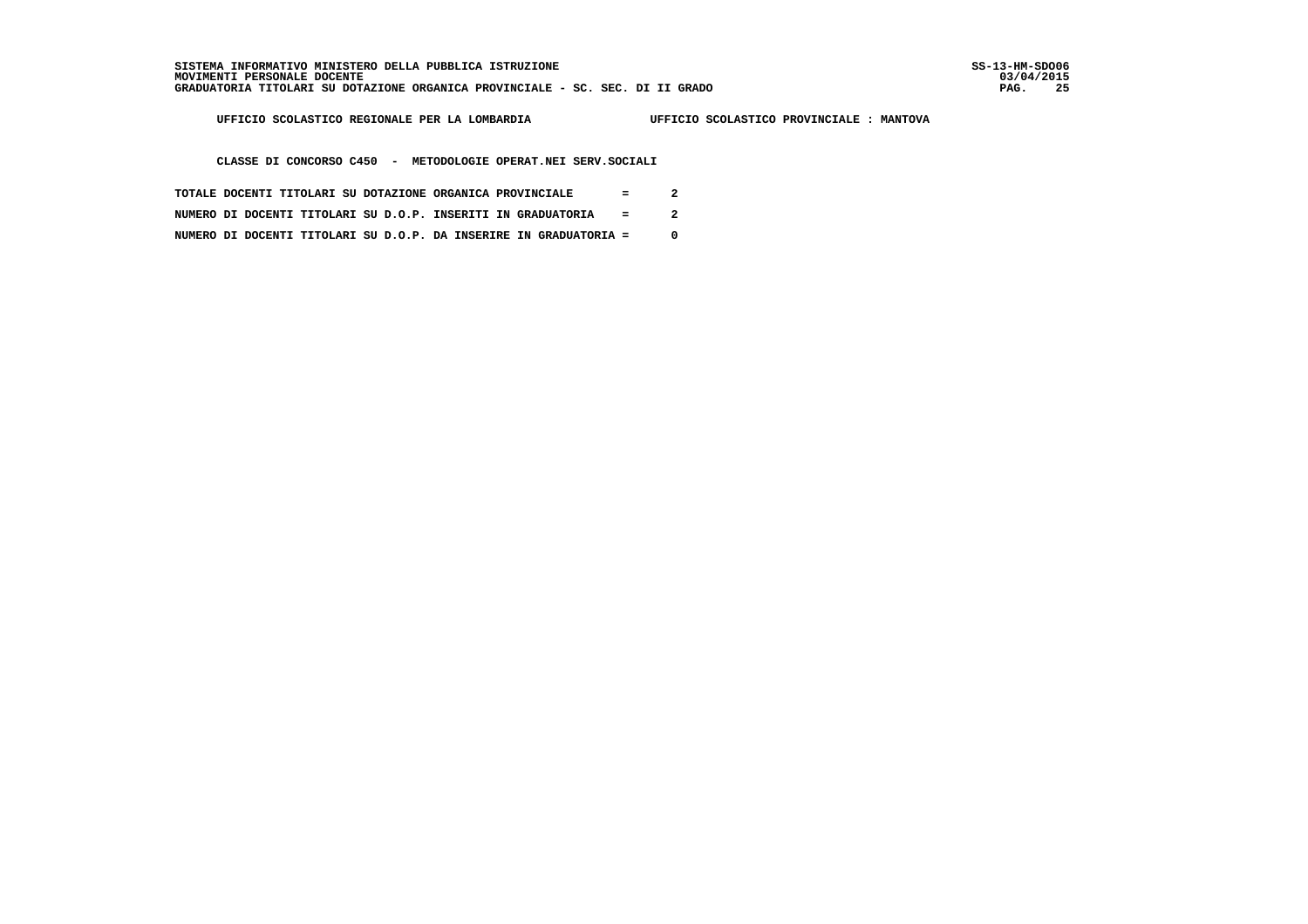**CLASSE DI CONCORSO D605 - ARTE TESSIT. E DECORAZ.DEI TESSUTI**

| I PROGRESSIVO I | DATI ANAGRAFICI                                   | I PUNT.<br>I SERV. | I PUNT.<br>I FAM. | I PUNT.<br>. т<br>I TIT.<br>$\mathbf I$ | <b>TOTALE I</b> | PUNT. I CODICE ZONALE E DIZIONE IN CHIARO I<br>(COMUNE O DISTRETTO) |
|-----------------|---------------------------------------------------|--------------------|-------------------|-----------------------------------------|-----------------|---------------------------------------------------------------------|
| 11              | <b>BANNI</b><br><b>SERGIO</b><br>06/12/55<br>(MN) | I 118,00 I         |                   |                                         |                 | 0,00 I 3,00 I 121,00 I MNSSE261S4<br>I GUIDIZZOLO                   |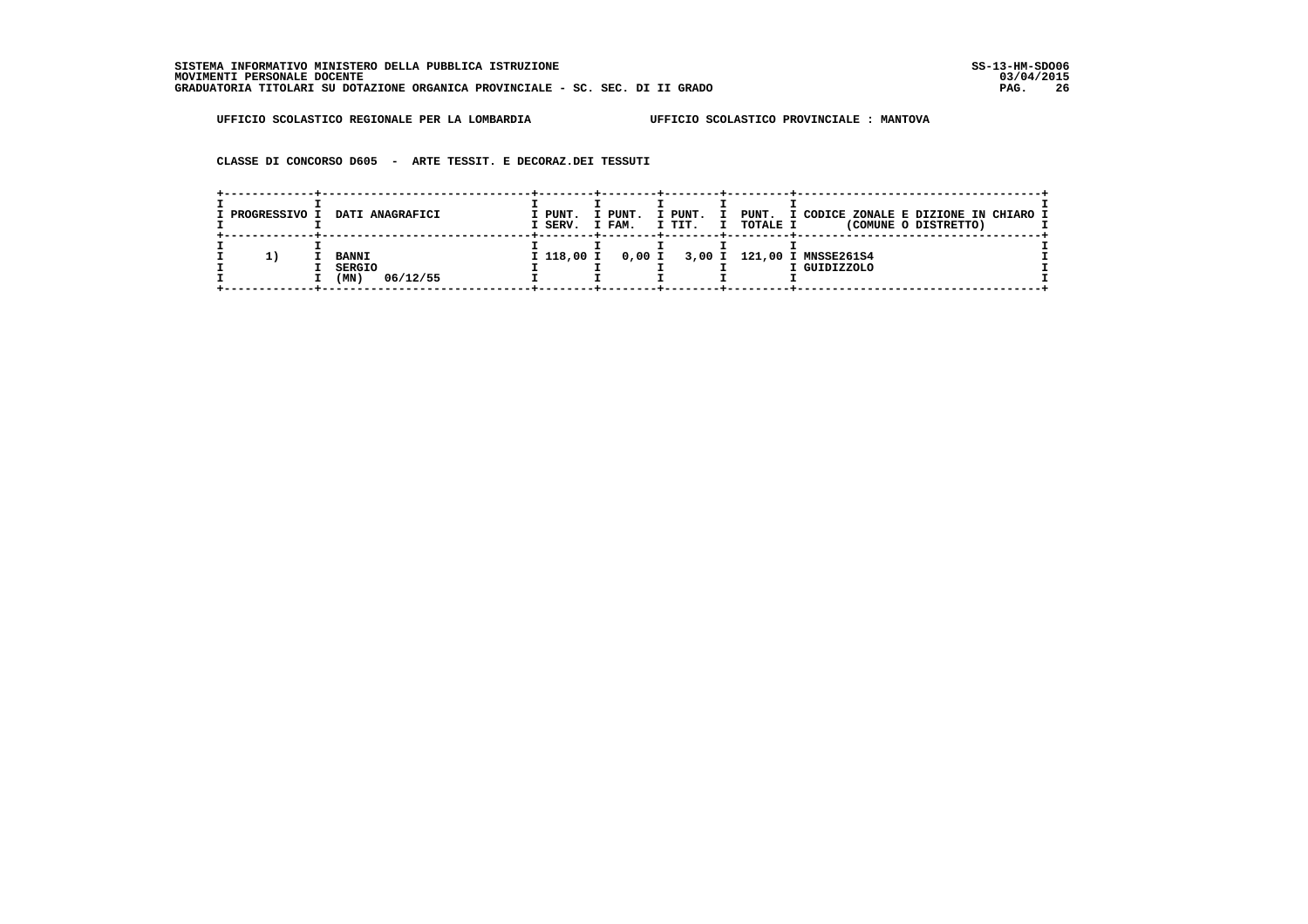03/04/2015 PAG. 27

 **UFFICIO SCOLASTICO REGIONALE PER LA LOMBARDIA UFFICIO SCOLASTICO PROVINCIALE : MANTOVA**

 **CLASSE DI CONCORSO D605 - ARTE TESSIT. E DECORAZ.DEI TESSUTI**

- **TOTALE DOCENTI TITOLARI SU DOTAZIONE ORGANICA PROVINCIALE = 1**
- **NUMERO DI DOCENTI TITOLARI SU D.O.P. INSERITI IN GRADUATORIA = 1**
- **NUMERO DI DOCENTI TITOLARI SU D.O.P. DA INSERIRE IN GRADUATORIA = 0**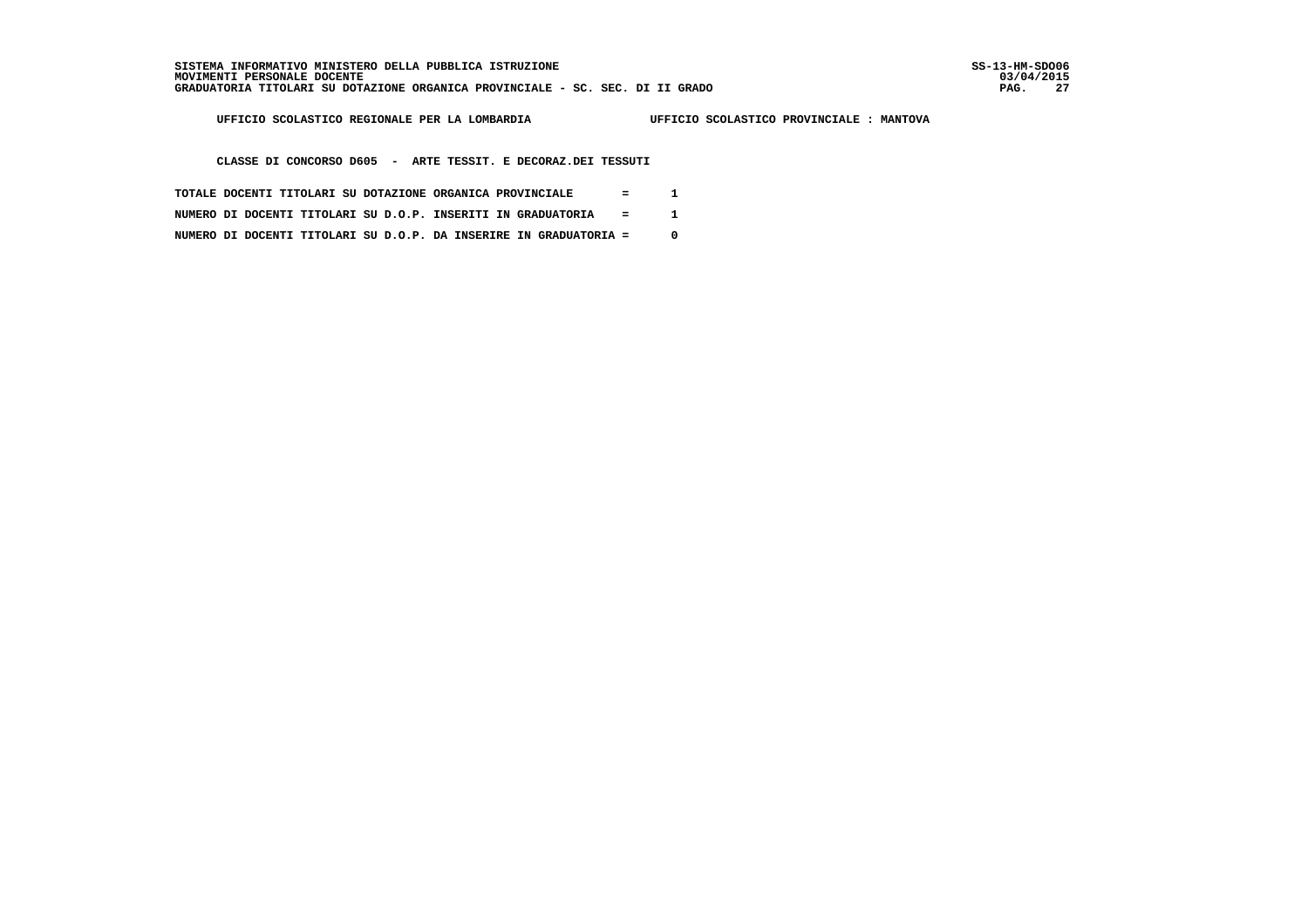**CLASSE DI CONCORSO D616 - ARTE MODELLIS.,DELL'ARRED.E SCEN.**

| I PROGRESSIVO I | DATI ANAGRAFICI                                     | I PUNT.<br>I SERV. | I PUNT.<br>I FAM. | I PUNT.<br>I TIT. | <b>TOTALE I</b><br>I | PUNT. I CODICE ZONALE E DIZIONE IN CHIARO I<br>(COMUNE O DISTRETTO) |
|-----------------|-----------------------------------------------------|--------------------|-------------------|-------------------|----------------------|---------------------------------------------------------------------|
| ı.              | <b>GALVANI</b><br><b>ANGELO</b><br>02/10/57<br>(MN) |                    |                   |                   |                      | I 142,00 I 0,00 I 14,00 I 156,00 I MNSSE897S7<br>I MANTOVA          |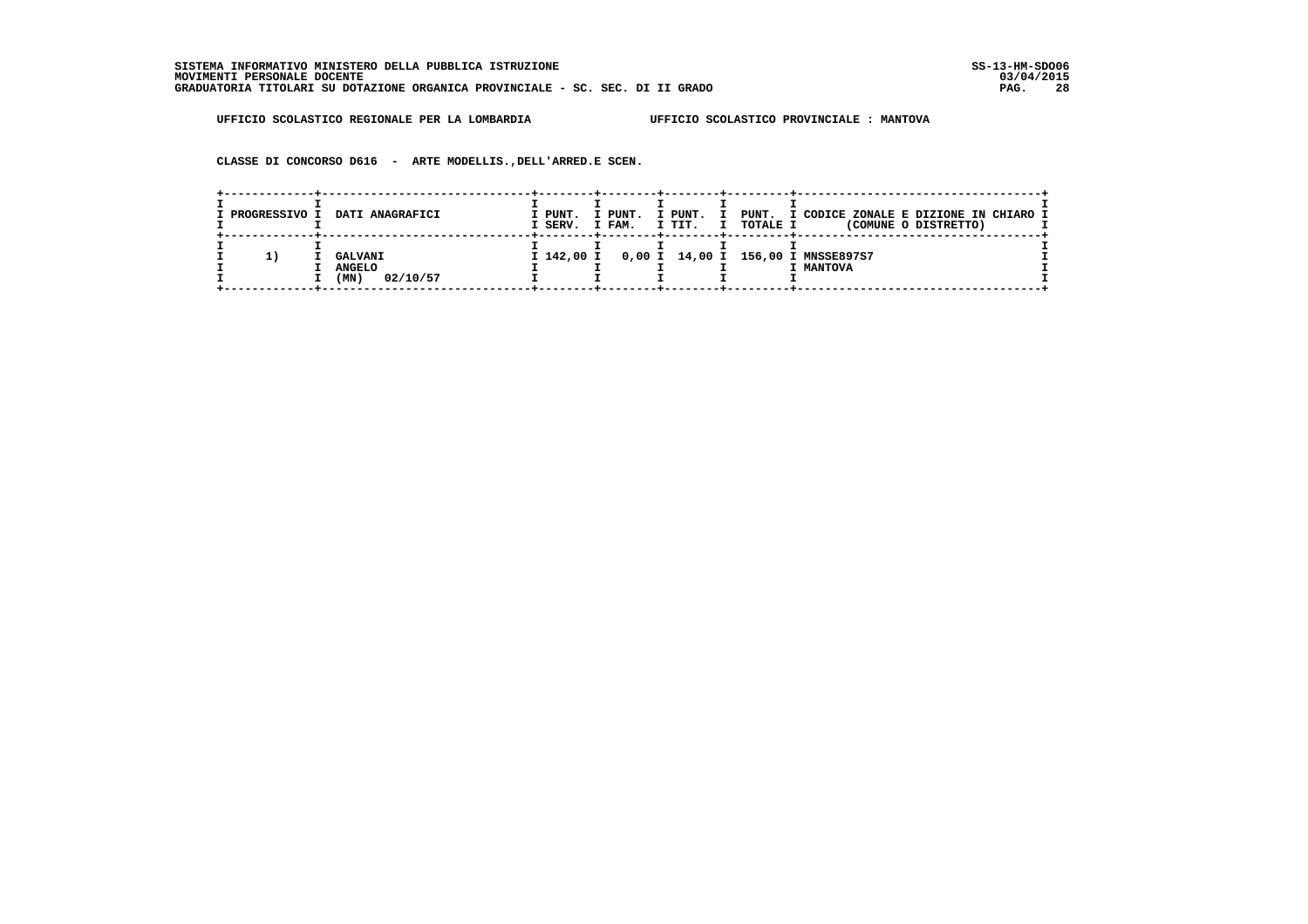03/04/2015 PAG. 29

 **UFFICIO SCOLASTICO REGIONALE PER LA LOMBARDIA UFFICIO SCOLASTICO PROVINCIALE : MANTOVA**

 **CLASSE DI CONCORSO D616 - ARTE MODELLIS.,DELL'ARRED.E SCEN.**

- **TOTALE DOCENTI TITOLARI SU DOTAZIONE ORGANICA PROVINCIALE = 1**
- **NUMERO DI DOCENTI TITOLARI SU D.O.P. INSERITI IN GRADUATORIA = 1**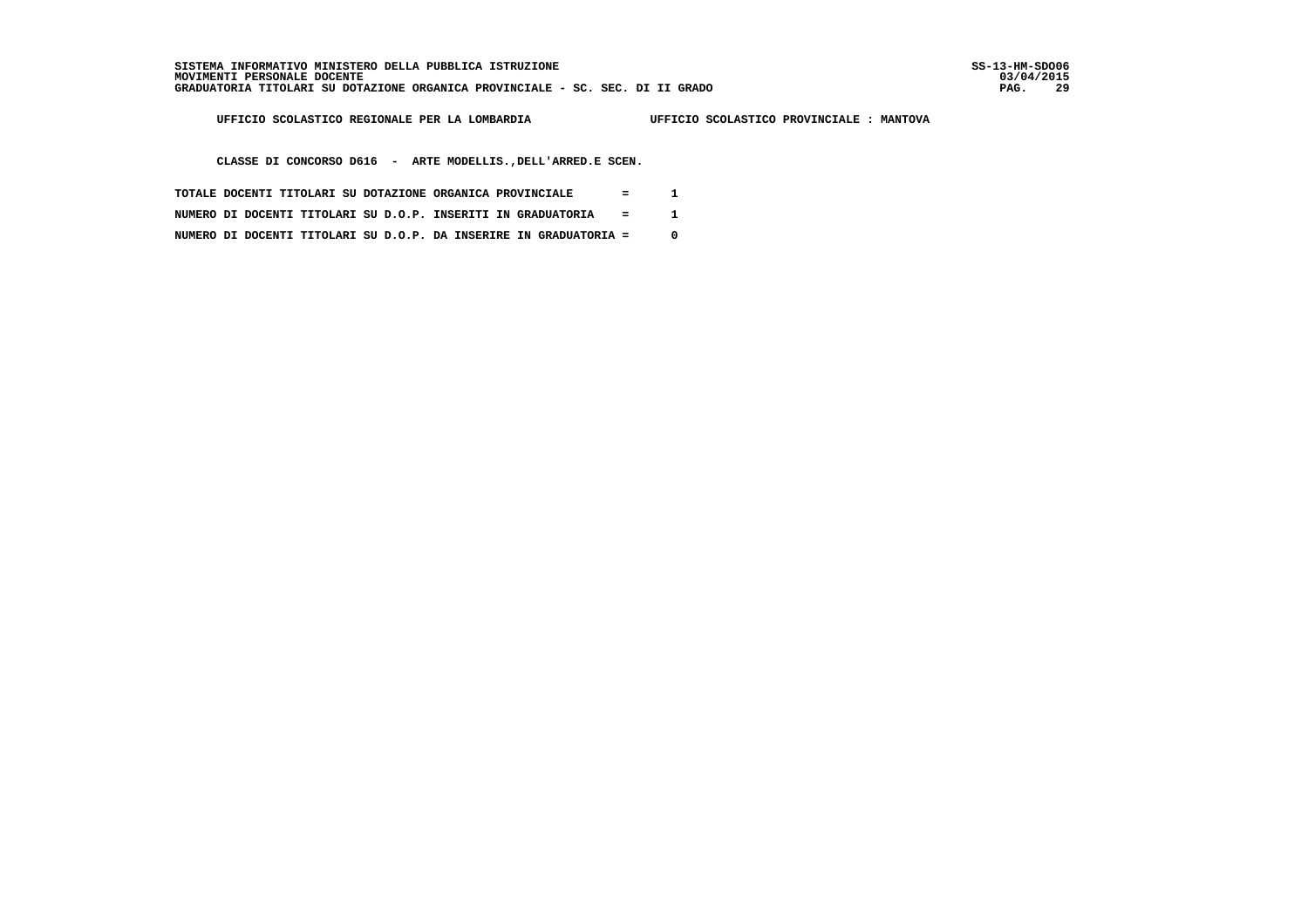**CLASSE DI CONCORSO D618 - ARTE EBANISTERIA,INTAGLIO E INTARS.**

| I PROGRESSIVO I | <b>DATI ANAGRAFICI</b>                                    | I PUNT.<br>I SERV. | I PUNT.<br>I FAM. | I PUNT.<br>T<br>I TIT. | <b>TOTALE I</b><br>I | PUNT. I CODICE ZONALE E DIZIONE IN CHIARO I<br>(COMUNE O DISTRETTO) |
|-----------------|-----------------------------------------------------------|--------------------|-------------------|------------------------|----------------------|---------------------------------------------------------------------|
| 11              | <b>GIACOMELLI</b><br><b>ANNAMARIA</b><br>01/01/61<br>(MN) |                    |                   |                        |                      | I 120,00 I 0,00 I 12,00 I 132,00 I MNSSE897S7<br>I MANTOVA          |